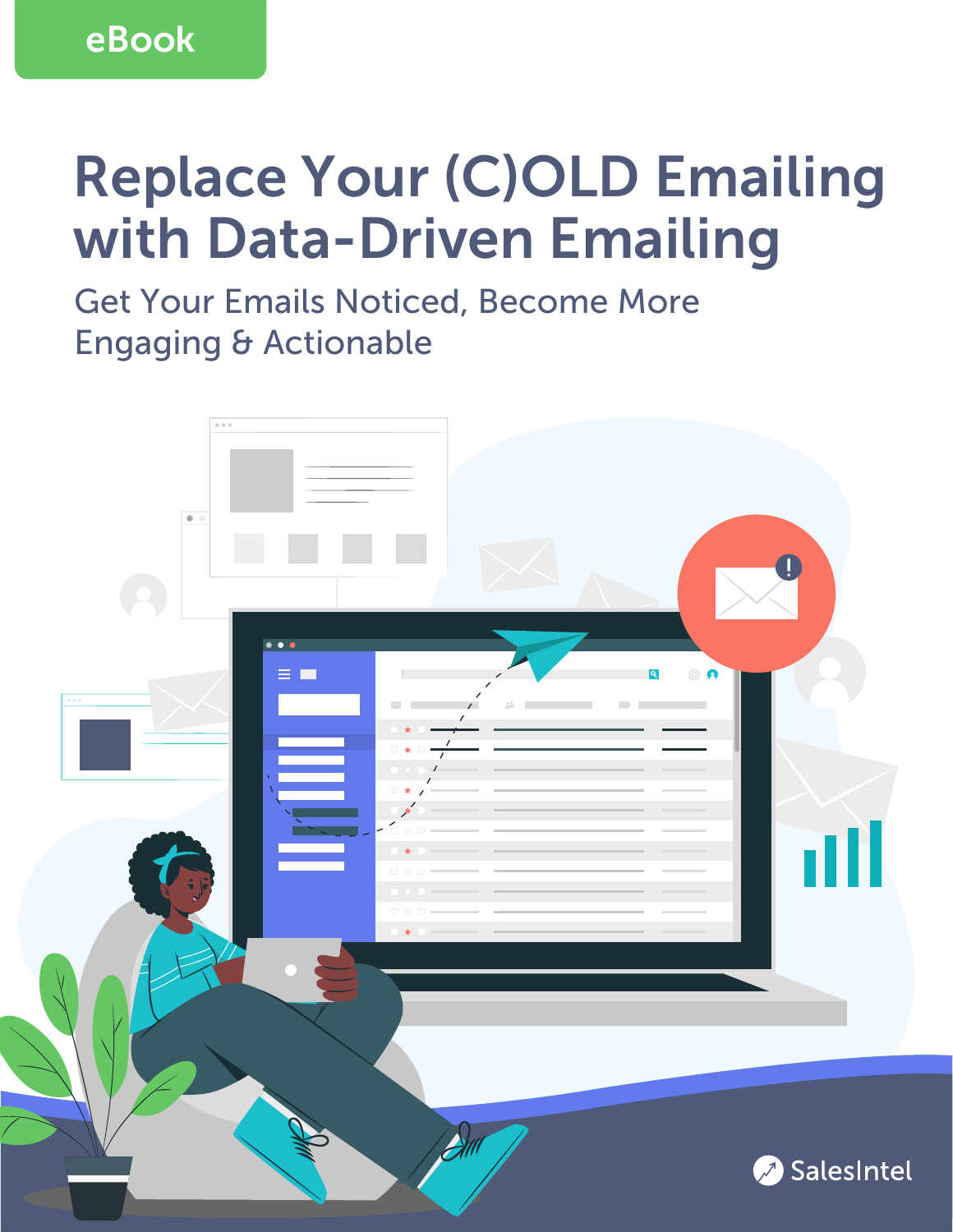## <span id="page-1-0"></span>Table of Contents

| <b>Chapter 4 - Cold Emailing Mistakes That Kill</b>           |  |
|---------------------------------------------------------------|--|
|                                                               |  |
| Chapter 6 - Quick Understanding of Your Audience  16-17       |  |
| Chapter 7 - Data Can Make or Break Your Email Campaign  18-19 |  |
| Chapter 8 - Why Data Hygiene is the Key to High-Conversion    |  |
| <b>Chapter 9 - Creating and Implementing a Perfect</b>        |  |
|                                                               |  |
| <b>Closing Remarks</b>                                        |  |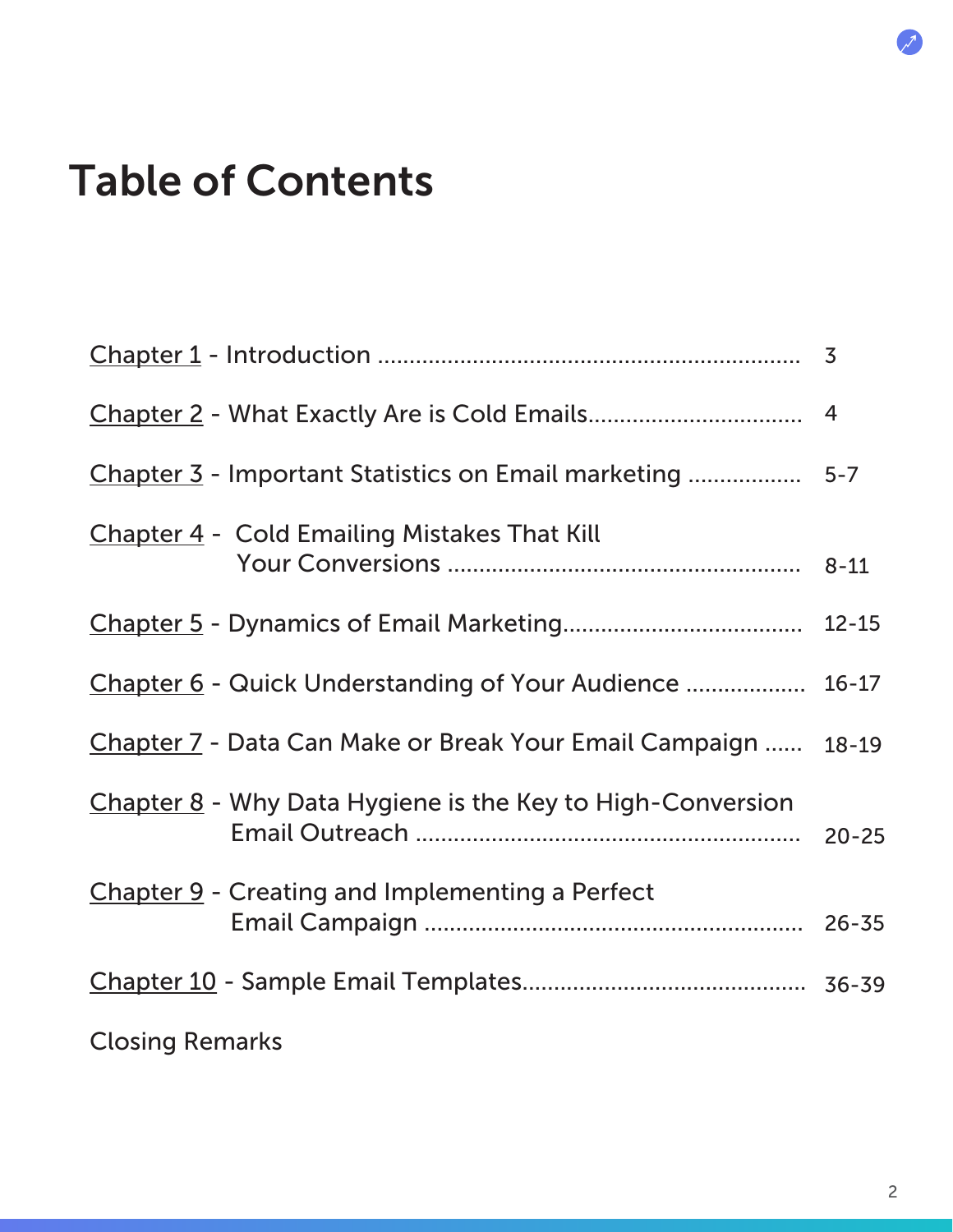## <span id="page-2-0"></span>Introduction



Cold emailing, like cold calling, has been an often-discussed topic for sales and marketing professionals. Done right, cold emails can be an invaluable marketing technique for targeting and attracting potential customers. Done poorly, it is just another kind of spam — poised to be sent directly into a "junk" or "trash" folder without the user ever opening or reading it. However, there's a difference between spamming and effective cold emailing.

If you are using cold email to find sales leads, communicate with influencers, create a personal brand, find advisors, or extend your network, there's no doubt that it can become an integral part of your marketing strategy.

Cold email is one of the best distribution platforms for your sales team. When

done right, it will produce a massive response rate and significantly improve your sales pipeline.

But, it is all about data-driven email outreach. In this ebook, we'll cover everything from the theory behind cold emails to helping you set up your campaign.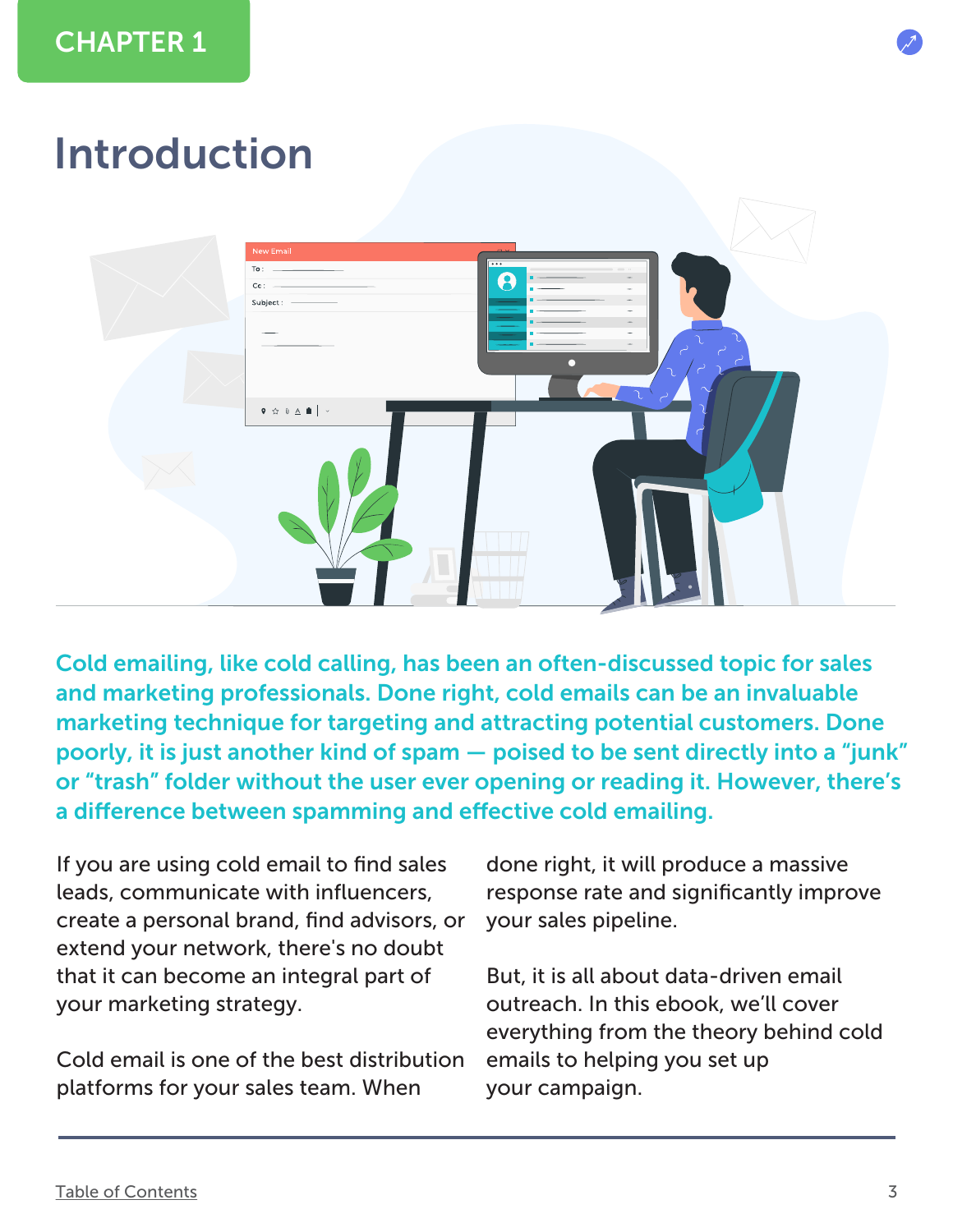<span id="page-3-0"></span>![](_page_3_Picture_1.jpeg)

![](_page_3_Picture_2.jpeg)

When we say cold emails, not to be confused with spam, we are talking about reaching prospects who are unfamiliar with you and sharing relevant content. Yes, it is kind of throwing darts in the dark but throwing darts the right way to hit the bulls-eye.

An effective cold email program uses customized emails to connect with potential customers you have never had contact with before.

According to a survey by the Content Marketing Institute, [77%](https://contentmarketinginstitute.com/wp-content/uploads/2016/09/2017_B2B_Research_FINAL.pdf) of B2B organizations use email marketing newsletters as part of their content marketing plan.

The same research shows that 40% of B2B marketers say email marketing is key to their success.

Also, cold emails have the potential to win prospects over compared to social media, because unlike social, it can deliver a customized message that helps improve customer loyalty and so gives you better sales opportunities.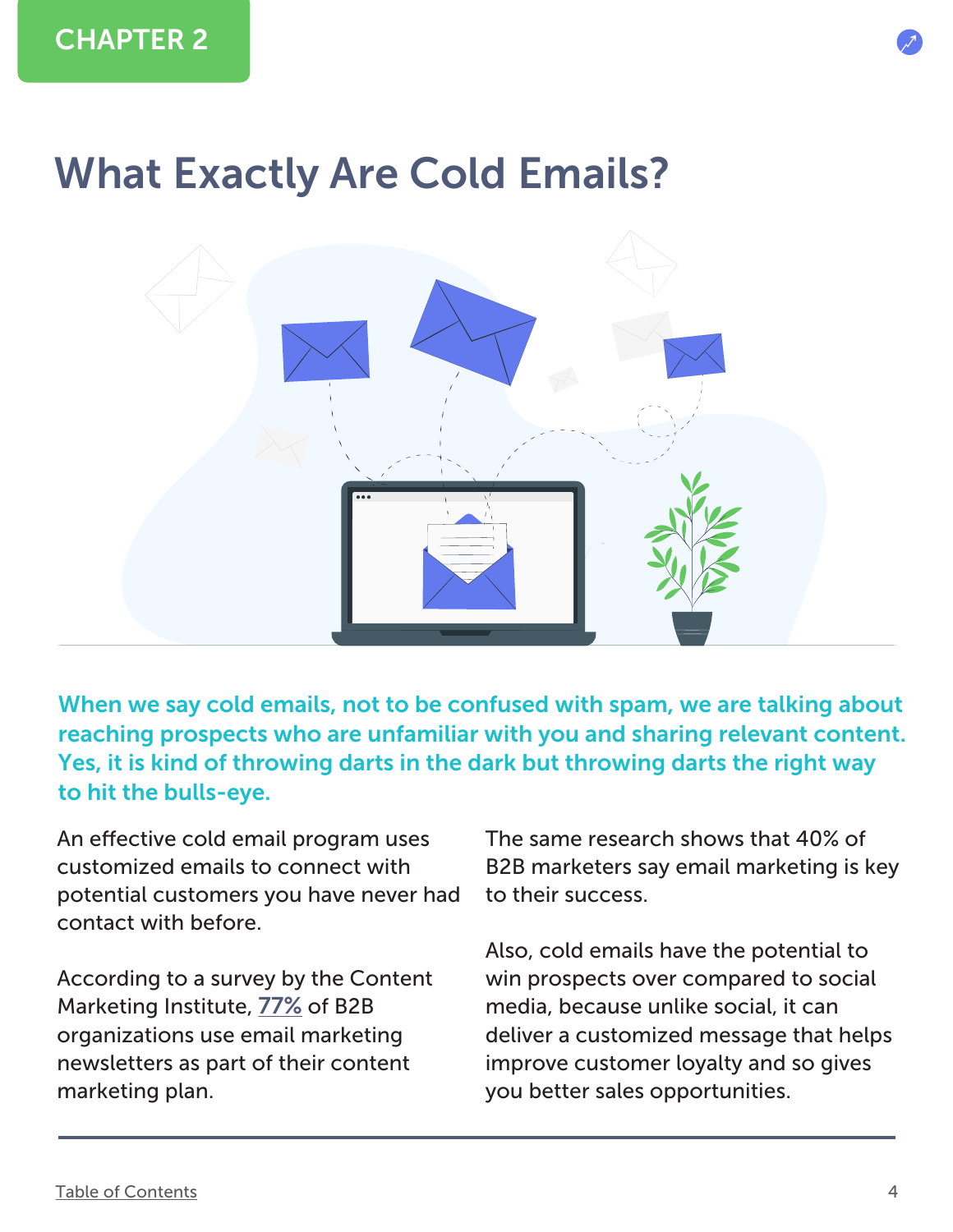## <span id="page-4-0"></span>Important Statistics on Email Marketing

#### 3.1 Email Vs Social Media

A survey from Optinmonster has revealed that [58%](https://optinmonster.com/is-email-marketing-dead-heres-what-the-statistics-show/) of professionals check their emails before doing anything else online - including social which comes in at 14% respectfully.

![](_page_4_Figure_4.jpeg)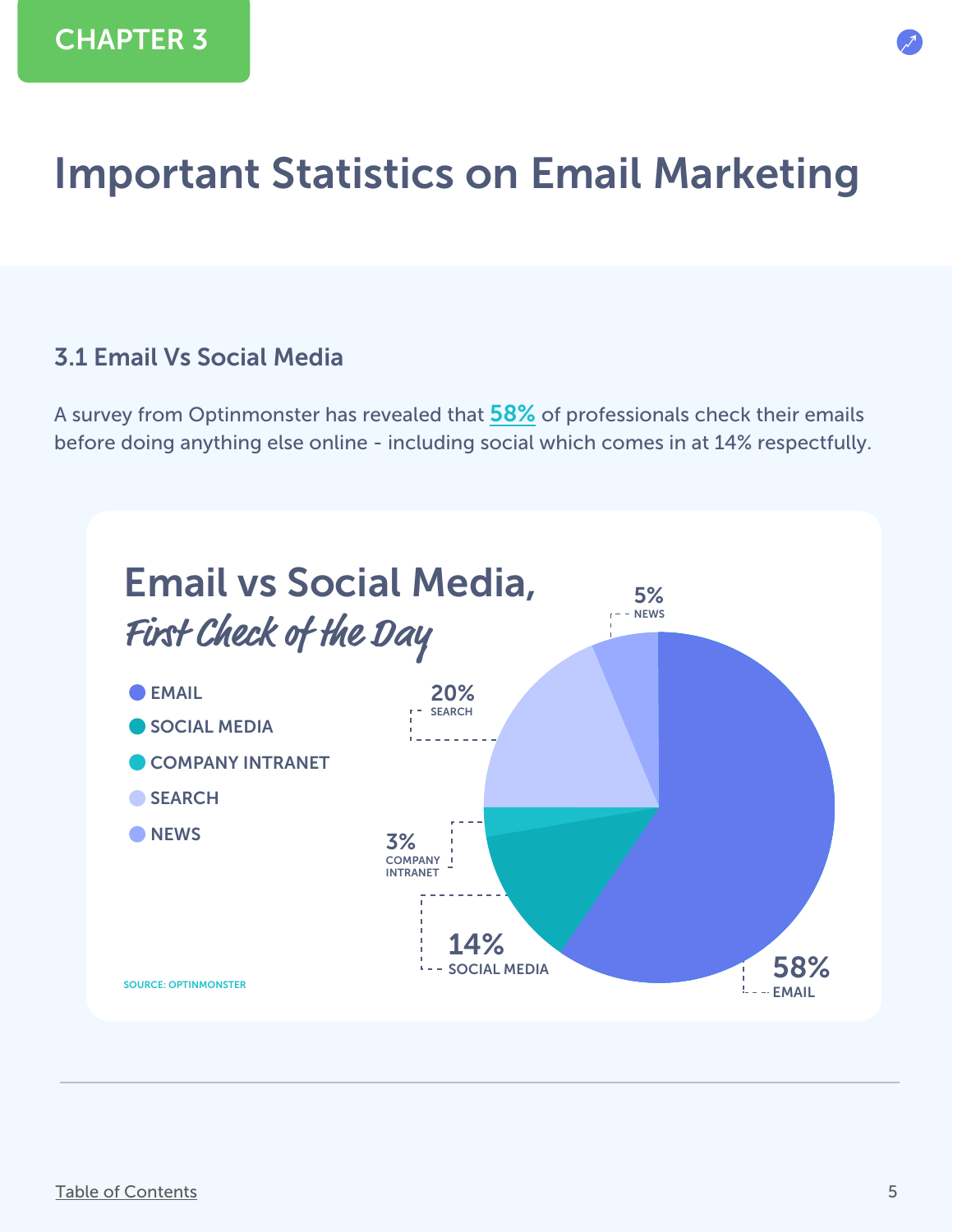#### 3.2 Relevancy

Marketers and sales professionals know that relevance is a major concern for email recipients. But DMA reports that only [55%](https://optinmonster.com/is-email-marketing-dead-heres-what-the-statistics-show/) of marketers believe that not all emails they send are useful to their subscribers. So, over half of marketers know they're sending emails that recipients are likely to unsubscribe from.

![](_page_5_Figure_3.jpeg)

On the recipient side and according to Optinmonster,  $43\%$  unsubscribe as they believe the email content is no longer relevant to them. Finding ways to produce successful, relevant content must be a goal for any marketer.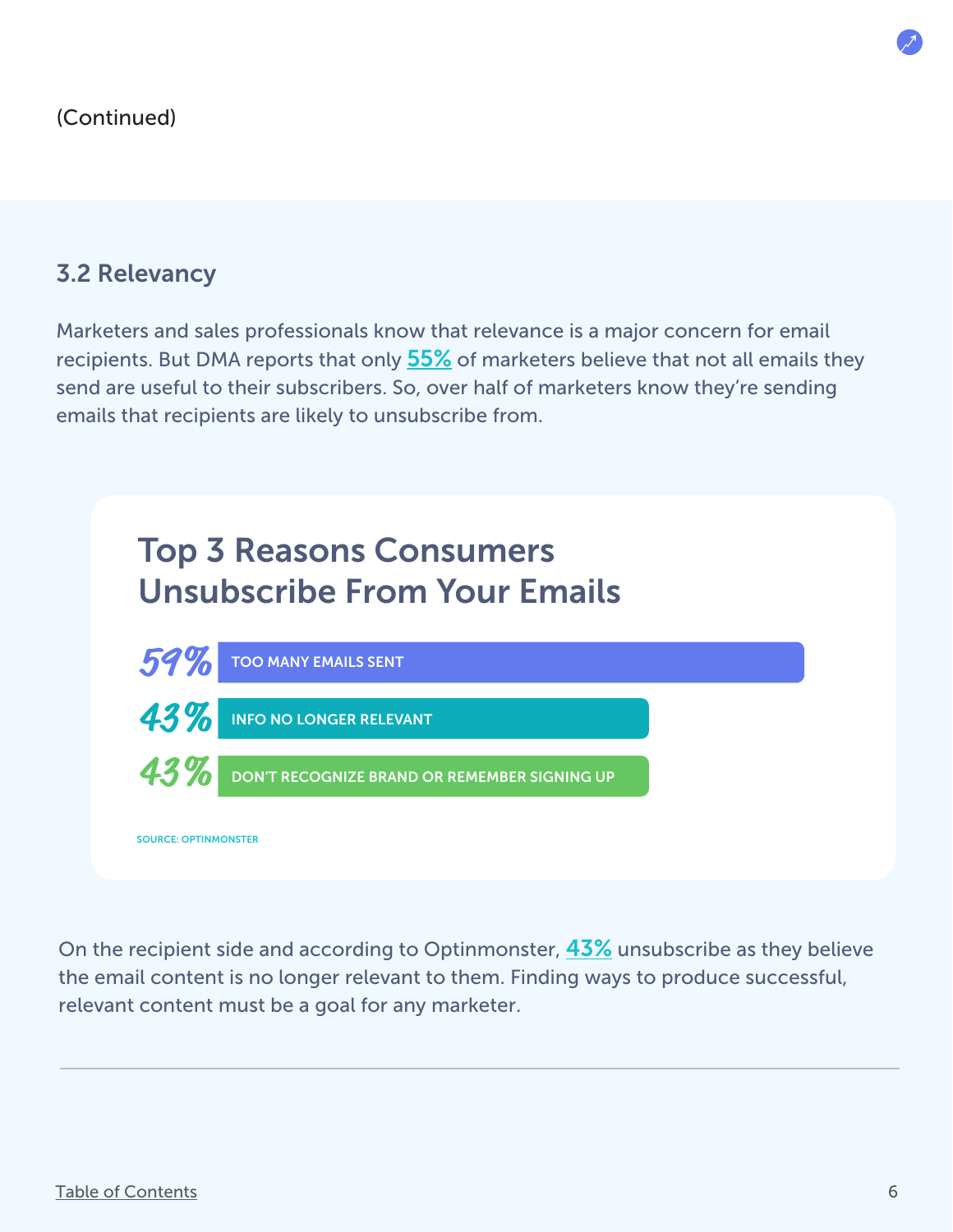#### 3.3 Execution and Performance

![](_page_6_Picture_2.jpeg)

To take your cold emailing to the next level, make sure to tailor content using firmographic data, technographic data, and other relevant data points.

Our survey clearly shows that love it or hate it; email has its purpose. If used properly, cold emails can be an efficient and positive lead generation approach with minimal effort.

So, why do some businesses fail to utilize email marketing? Because the same handful of common mistakes can ruin your outreach.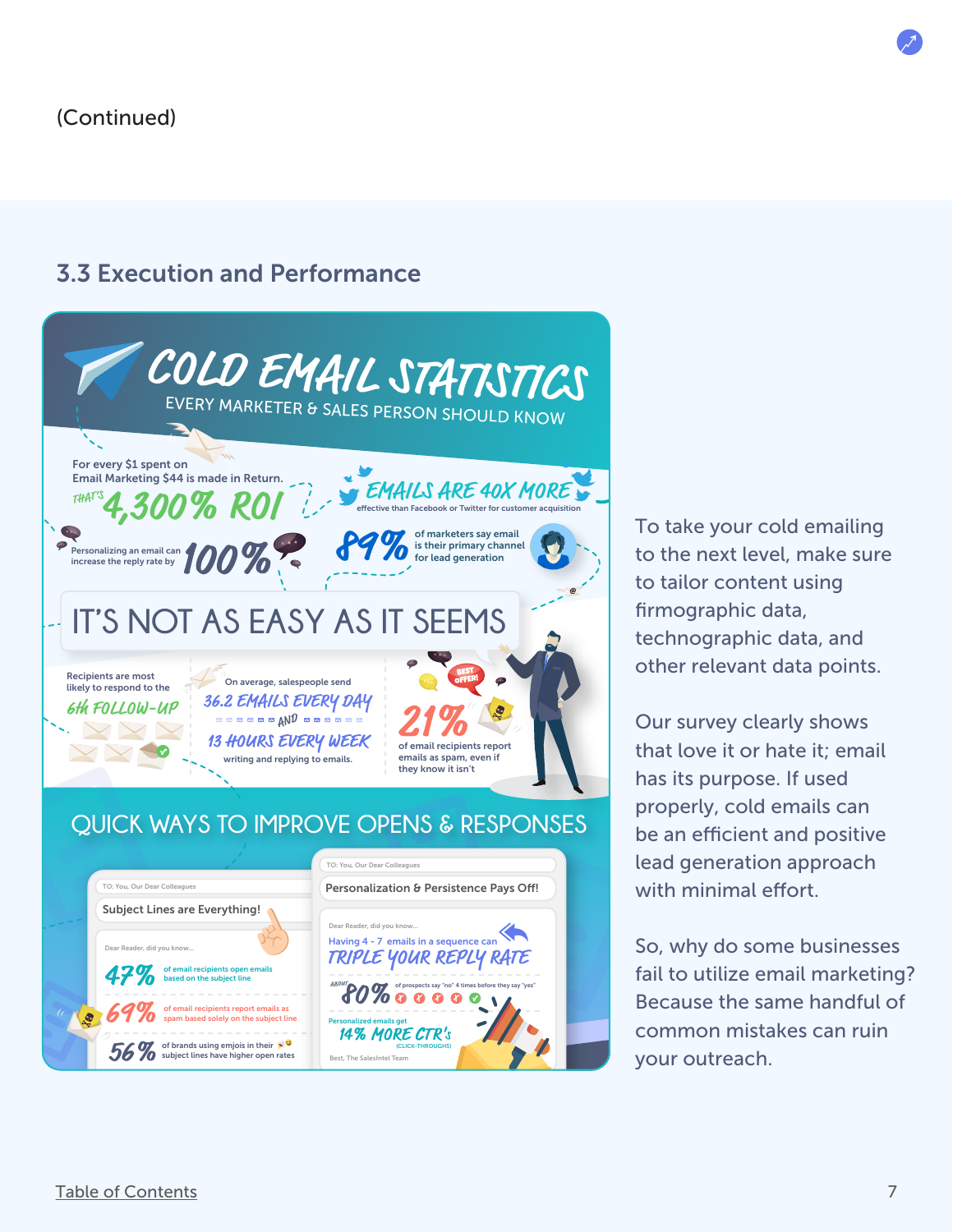## <span id="page-7-0"></span>Cold Emailing Mistakes That Kill Your Conversions

![](_page_7_Picture_2.jpeg)

To help you learn from the others, we've compiled the five most common cold emailing mistakes that often prevent marketers and sales reps from getting a response.

#### 4.1 You Send the Same Email to Everyone

Sending a generalized standard email is easy to send to hundreds if not thousands of cold prospects. However, when you send a template-based email, you are not only wasting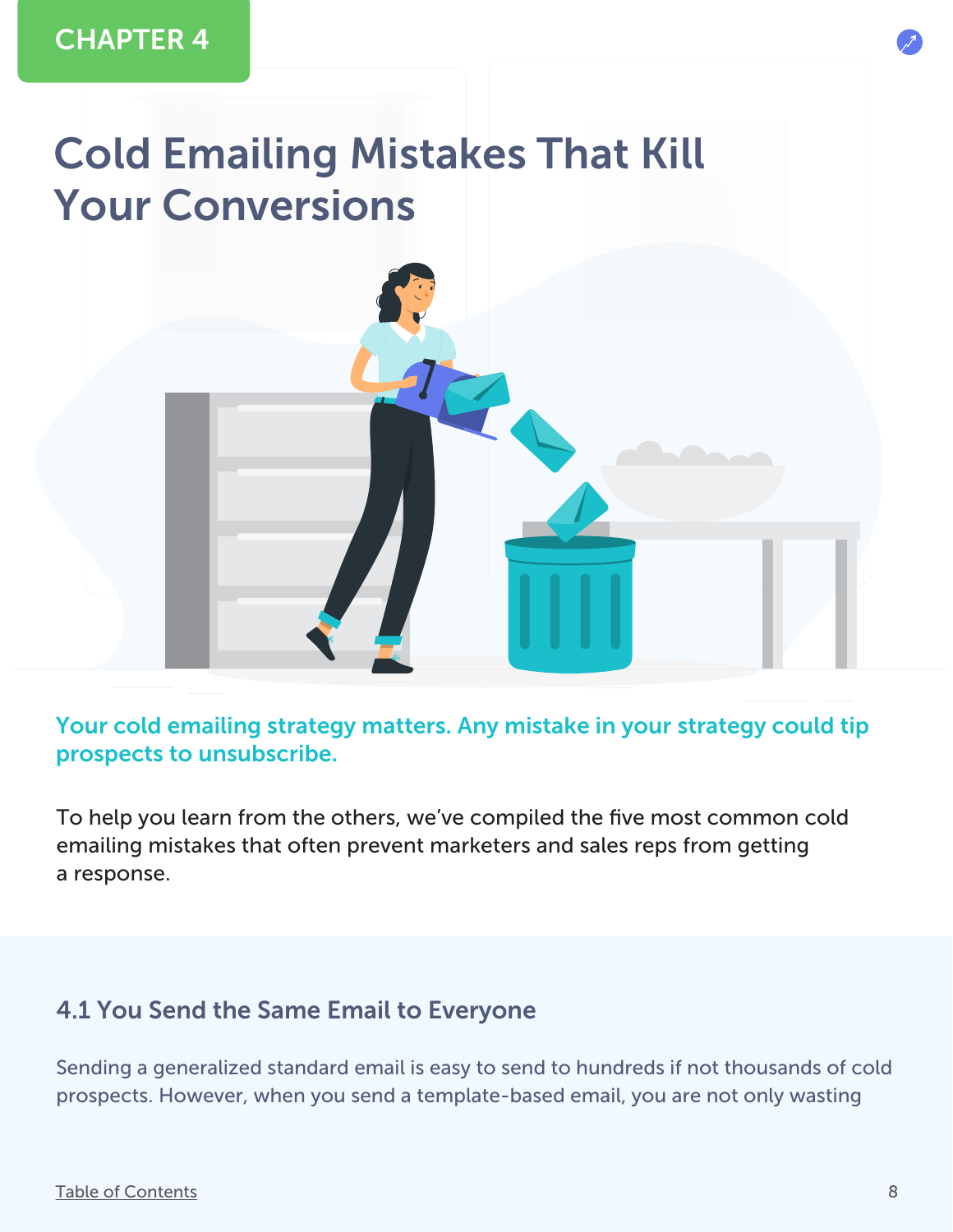your time, but you also lost out on the opportunity that you had to create a personalized touch with your prospect.

#### How?

Most templates are too generic. For instance, if the only personalization is the correct first name being put in the email automatically, the recipient may feel your lack of sincerity and genuine interest to help them with their problem. That more than likely will affect their response.

#### 4.2 You Don't End With a Call-To-Action

Do you have a call-to-action (CTA) in your emails?

Many people do this. They finish their email with, "Looking forward to hearing from you." It's a bad CTA to use. Actually, it is not a CTA at all.

A CTA is designed to encourage your potential client to take action. "Looking forward to hearing from you" isn't actionable. When you want more engagement with your cold email campaigns, please consider these alternatives.

- Ask to Schedule a Call/ Demo
- Ask Relevant Question
- Offer a Freebie
- Offer an Audit
- Offer an **[ROI Calculator](https://salesintel.io/roi-calculator/)**

![](_page_8_Picture_13.jpeg)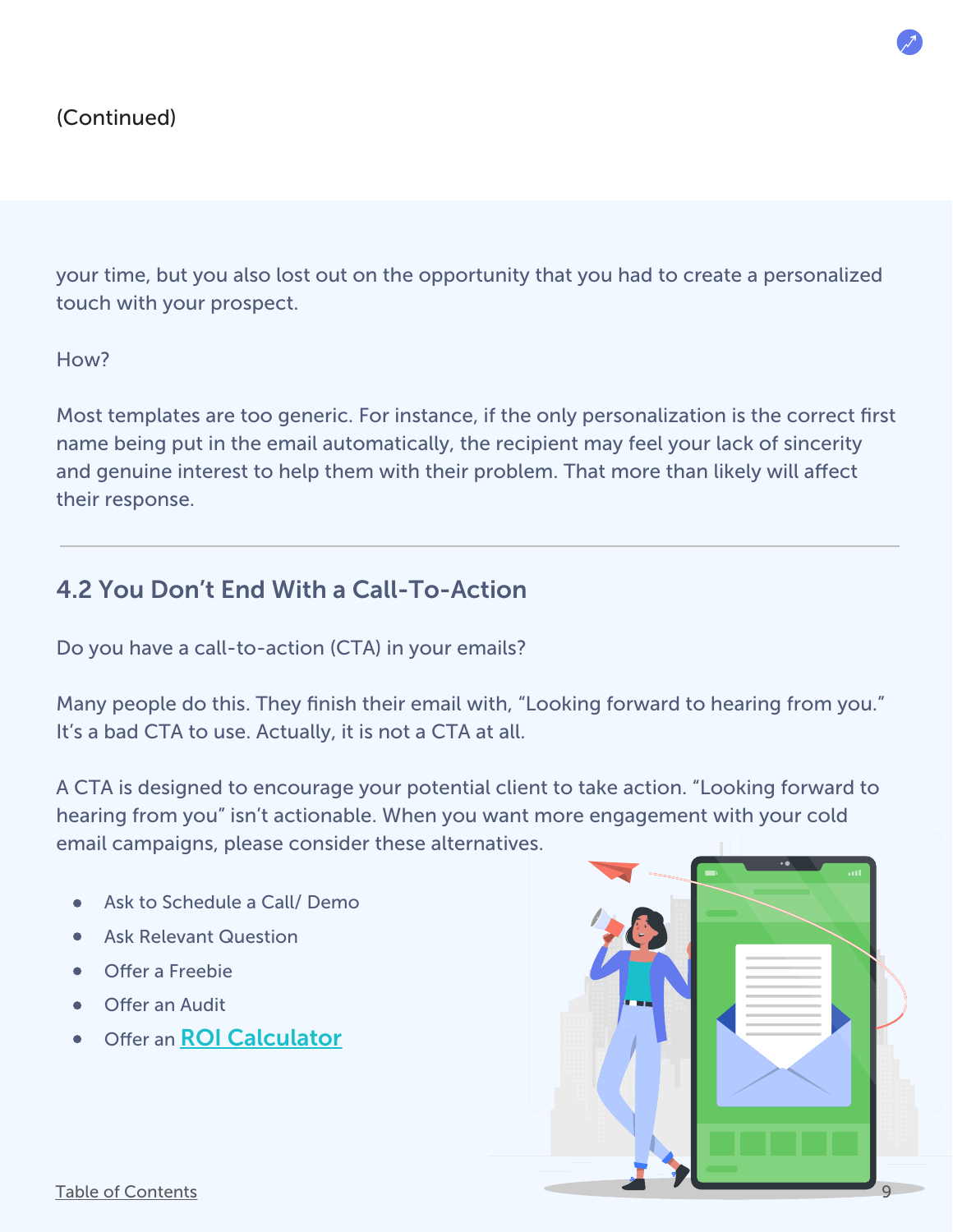### 4.3 You Don't Explain What They Get Out of It

When you promote any product or service to a potential customer, you should always state what's in it for them. Your qualifications, achievements, and service technicalities can be explained in detail later in your sequence.

The most important thing that you can convey during the cold email process is the benefits that your service will bring to your clients and how it can solve their challenges. For example, instead of writing about your technical skills, you can explain how you can help them achieve their goals.

### 4.4 You Don't Send a Follow-Up Email

Like cold calling, you're going to get ignored. Don't take it personally If your first attempt doesn't get a response. More often than not, your first email is swept aside or unnoticed due to mailbox volume. When this happens, we suggest following up in a few days. There is a greater chance of a second or third attempt to get an answer.

![](_page_9_Figure_6.jpeg)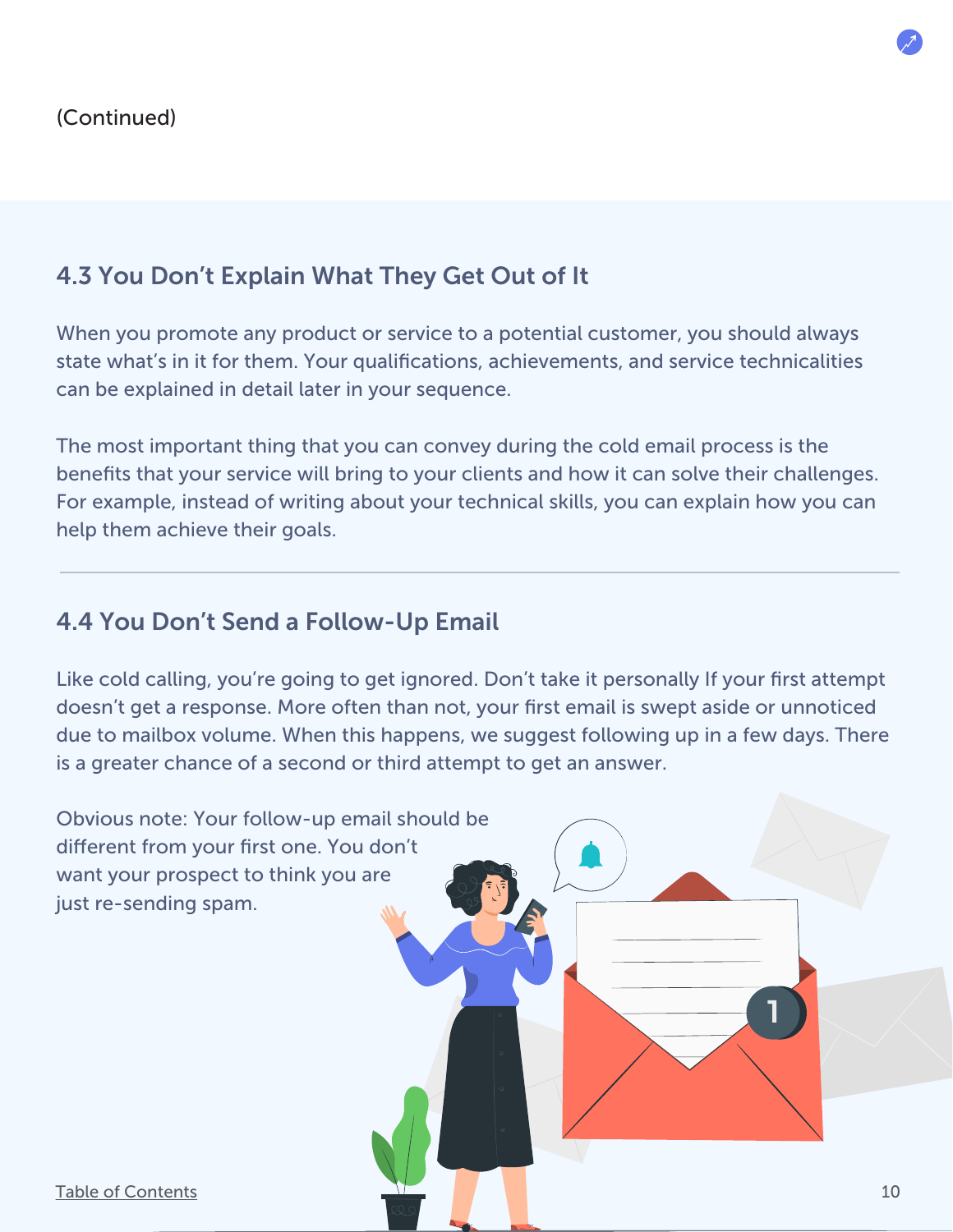### 4.5 You Don't Experiment

There are a lot of ways to run a cold email campaign. If one method doesn't work for you, document it, then try another message. Don't be afraid to play with it. That is the only thing you can do to work out the kinks for the best possible open and response rates.

As noted earlier, always keep track of your metrics when testing different variables. Take note of the changes you have made in each template as well as the quantity and quality of the responses you have received. At minimum track open, click, and response rates. Collecting concrete data will help you develop a robust cold email strategy.

If any of these mistakes are part of your routine, it is time for you to make adjustments.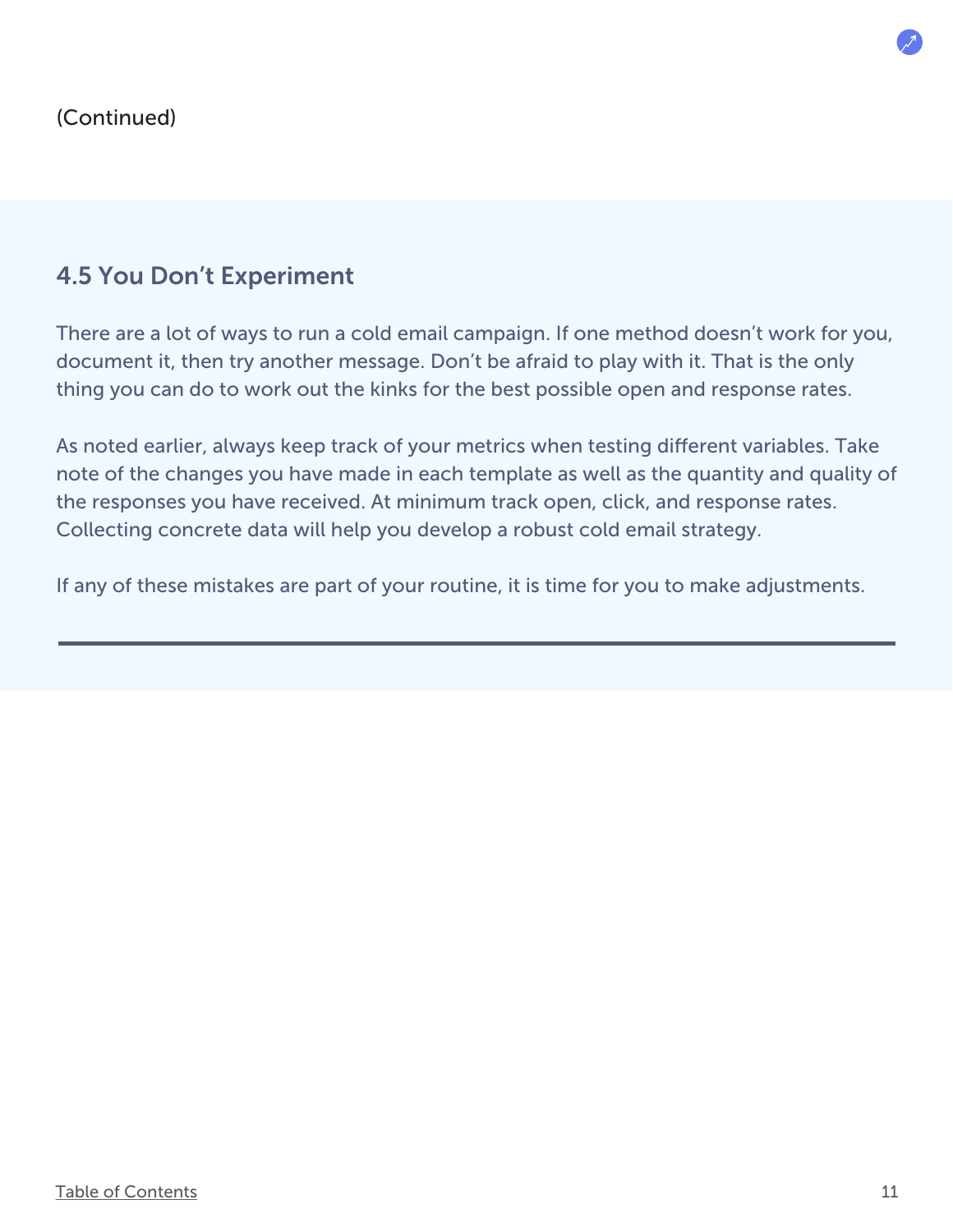## <span id="page-11-0"></span>Dynamics of Marketing Emails

![](_page_11_Picture_2.jpeg)

#### Marketing emails have three core components:

1. Introduction – This includes introducing yourself/brand to the recipient. It also covers how you greet your audience. For instance, a "Hi, First\_Name" is always more impactful than a generic "Hi."

2. Pitch – This section includes the core message of the email, including the purpose for which it is sent. For example, if you want prospects to demo your product, explain how they would benefit from it, and how some of their peers are already benefiting from your product.

![](_page_11_Picture_8.jpeg)

3. Call to Action – This section includes what you want the recipient to do after reading the email. It can be either clicking on a link/button or simply replying. The first approach is always better because clicking on a link has far less friction than typing a reply.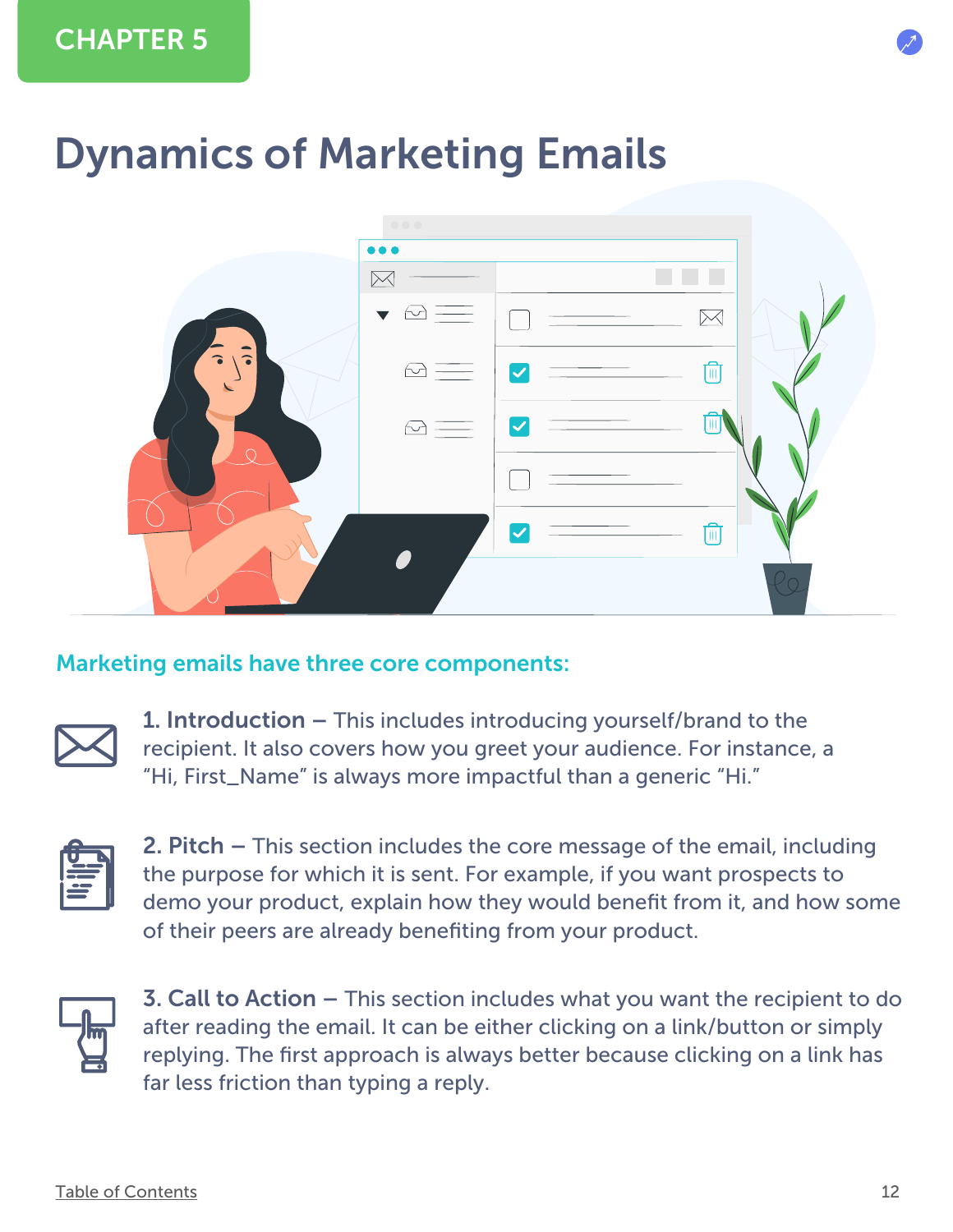#### Depending on how these three components are balanced, they fall into one of these three categories:

#### 5.1 Cold Emails

These are personalized emails with a particular focus on introduction and pitch. Generally, they are sent from a personal account and address the recipient by name. The core purpose of these emails is to generate engagement. They are often designed to be sent in sequence, say 5 or 7 in succession. The emphasis on CTA grows with every successive email.

Take a look at the below cold email, and you'll notice an overwhelming focus on the pitch with minimal emphasis on CTA. This gives the recipient a sense of comfort – that the other person is really trying to help and isn't just pushing to sell.

*Did you know your website isn't visible on Google's first page of Search results? Even though you have popular keywords on your website.*

*This problem could be due to several reasons, like your site's key phrases aren't very competitive or site's pages aren't performing on searches.*

*Not having that visibility is losing you money every month.*

Hi Laura,<br>Did you know your website isn't visible on Google's first page of Search results? Even though you have popular<br>Did you know your website.<br>This problem could be due to several reasons, like your site's key phrases *SEO Incorporated found that having competitive SEO phrases are key to getting your site on Google's first page. Those phrases were linked to growing your business 73% , resulting in an average of \$15,000 for companies surveyed.* 

*In other words, if your pages and SEO are set-up properly, the very people you want to attract to your business will find you...on their own through organic (i.e., Free) searches.*

*So your budget is free to focus on other avenues like video customer testimonials, new product lines.*

*Interested? Hit reply for your free website audit report.*

*Looking forward to hearing from you.*

*Best, Mason Joseph Digital Marketing Analyst*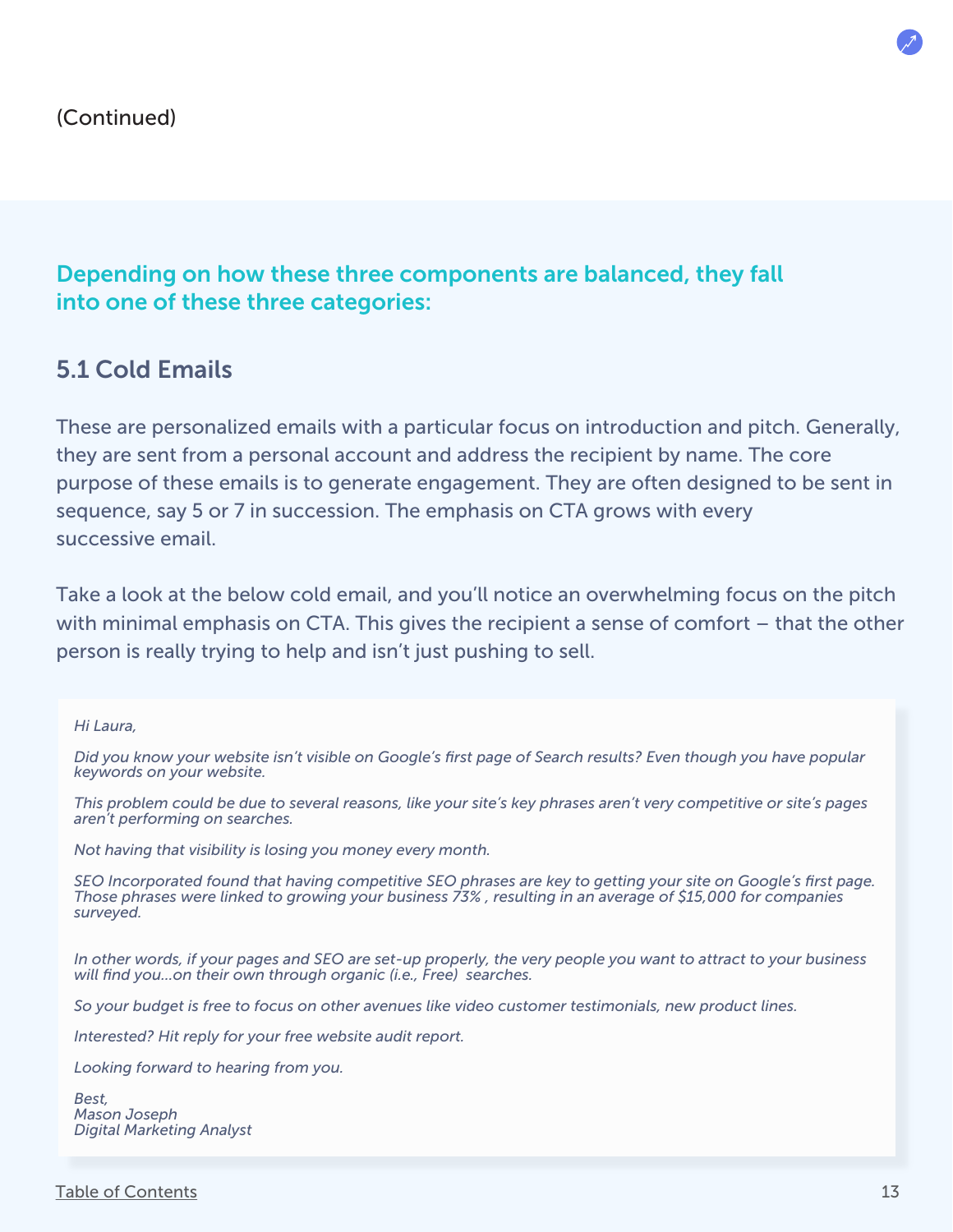There is, however, one problem with this email – the sender hasn't introduced himself properly. Except for the email signature, there is nothing that says who the sender is or what they do. This might make the recipient skeptical and prevent them from responding.

### 5.2 Promotional Emails

These marketing emails have a particular emphasis on CTA with minimal introduction or pitch. Generally, they are sent in bulk, have graphical elements for a strong aesthetic, a bit of a personal touch like addressing recipients by the first name, and are sent repeatedly.

The CTAs on these emails are almost always clickable buttons. The core purpose is not mere engagement but action.

For example, NYT has been sending me these offers "ending today" for months!

![](_page_13_Picture_6.jpeg)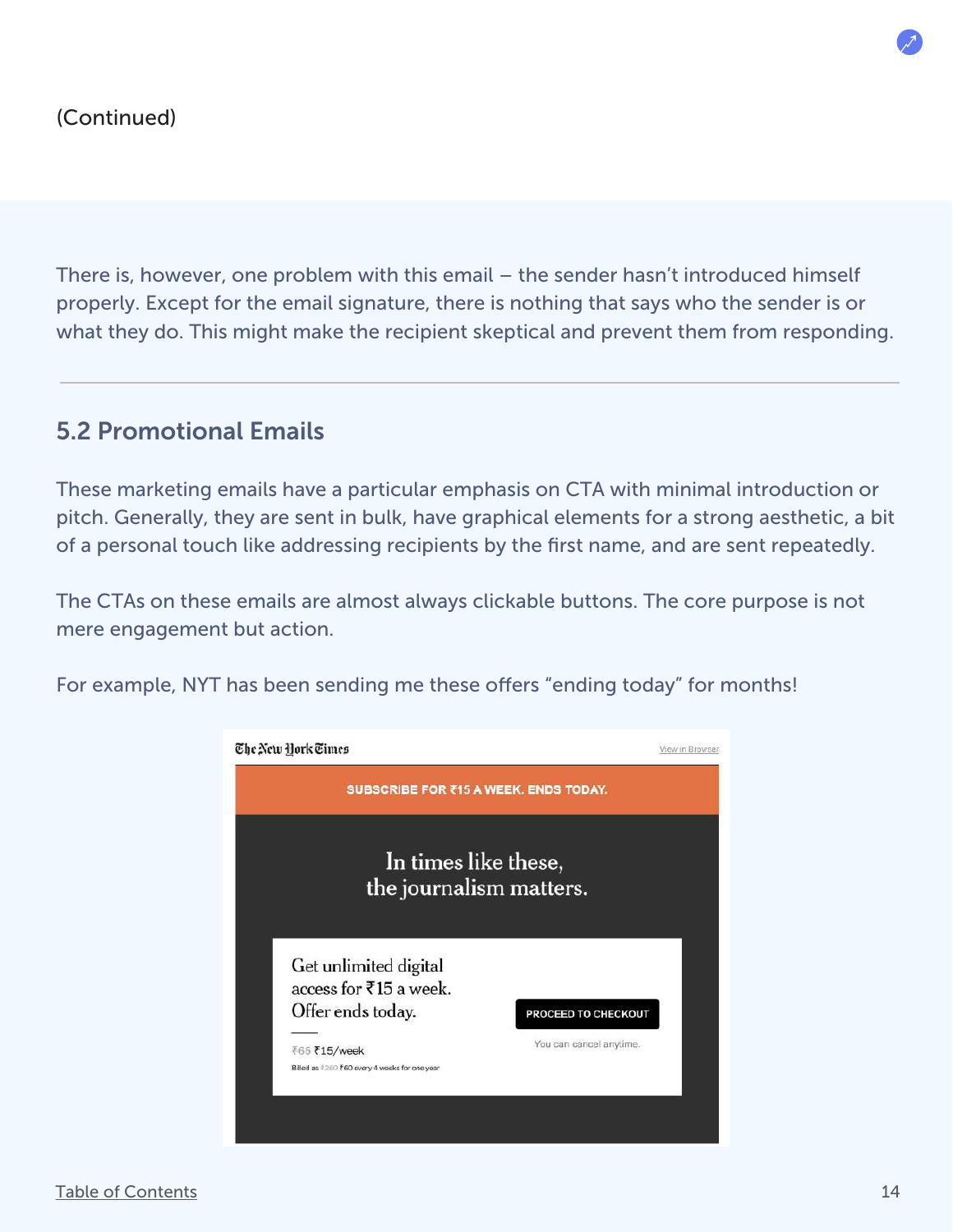#### 5.3 Spam

There are two kinds of spam emails. Depending on which kind they are, they can look like either cold or promotional emails.

The first kind is simply illegitimate and is sent to steal the recipient's information or to scam them. The image below is a classic example of this kind of spam email because I swear I do not have a \$2.3M consignment heading my way (and I can guarantee Charles isn't from the IRS either).

#### *USA IRS AUTHORITY*

*This is to inform you that your CONSIGNMENT BOX of \$2.3 Million USA Dollars was stopped now from delivering to your home address, you are to pay \$150 Dollars for IRS stamp and IRS clearance certificate before your CONSIGNMENT BOX will be immediately release for delivery without any further delay. Note, you have limited time to pay the fee or your fund will be transfer to Government Treasure as unclaimed fund. Get back to us ASAP.*

*Yours Agent, Charles Colosino +1 (614) 729-8898*

The second kind is a legitimate cold or promotional email, but the email service provider (Gmail, Outlook, etc.) marks it as spam based on the sender's poor domain reputation. More on this later. Also, it's been found that 21% of email recipients report email as spam even if they know it isn't. I certainly have done that on many occasions, have you?

The point is, the only thing keeping your cold emails from becoming spam are the recipients themselves. It's critical to ensure that your emails are received by the right audience and have the right message. That brings us to the next part of this ebook.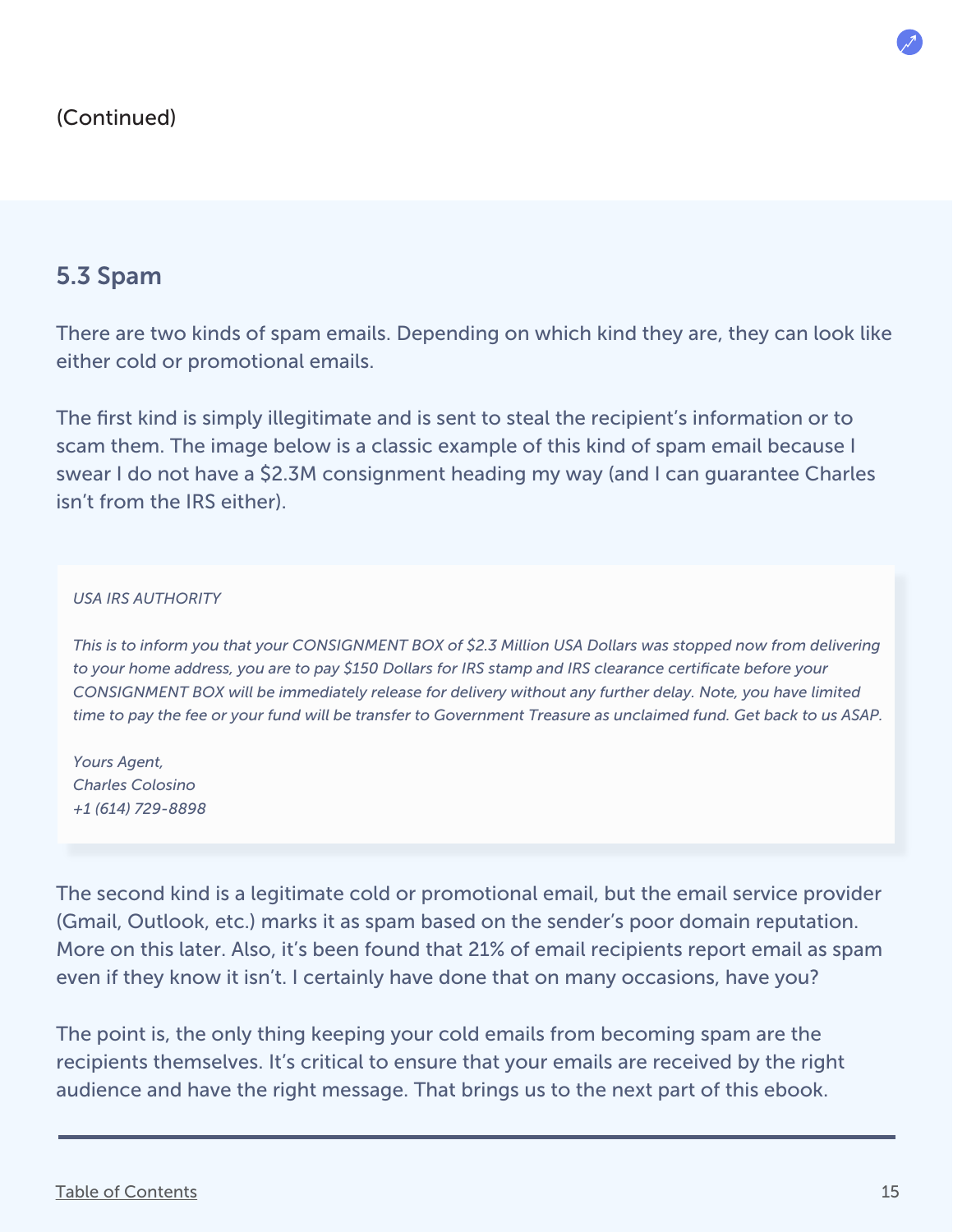## <span id="page-15-0"></span>Quick Understanding of Your Audience

![](_page_15_Picture_2.jpeg)

Understanding the audience and sending them emails accordingly lies at the heart of every successful cold email campaign.

Many marketers struggle with email simply because they do not have the right information about their target customers. You can't purchase an email list of 100,000 people, send an email blast, and expect to receive good responses and high-quality leads. Shortcuts don't work.

#### You need to get the basics right:

#### 6.1 Sending to the Right People

First of all, your emails should be received only by the people you are specifically targeting. If you blindly send a cold email blast to all your contacts, not only would it yield poor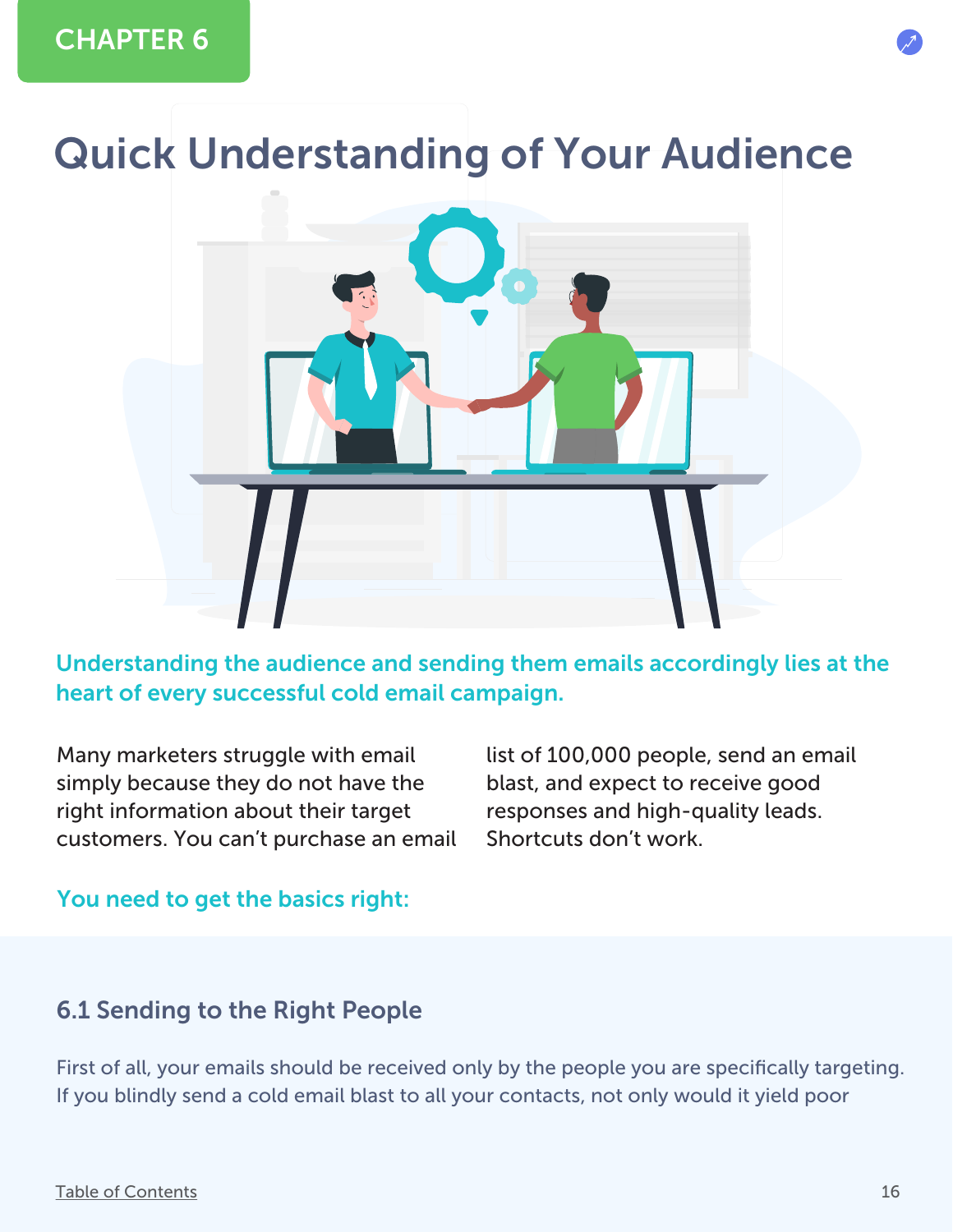responses, it would also damage your brand reputation and hurt your future email campaigns.

So how do you do it?

Start by defining your ICP (ideal customer profile) and build a list of companies matching those criteria. Next, you need a list of contacts at those accounts, which should ideally include a mix of high-level executives and mid or low-level employees. So if 1000 companies are matching your ICP, and you have at least 10 contacts at each of those accounts, you get a list of 10,000 emails. Sending emails to only these contacts would yield much better results than sending to all your contacts.

But many businesses do not have this contact data to get them on the right track.

#### 6.2 Sending the Right Message at the Right Time

Sending emails to the right people by itself isn't enough. You need to filter them to get a list of prospects most likely to engage with your outreach and eventually convert into customers. To continue with our earlier example, if you have a list of 1000 accounts, not more than 100 would be purchasing or exploring new solutions at any one point in time.

Use [Intent Data](https://salesintel.io/blog/what-is-intent-data-how-to-use-it-for-your-business/) and business insights to zero-in on those accounts and dedicate most of your marketing efforts towards them to get maximum traction.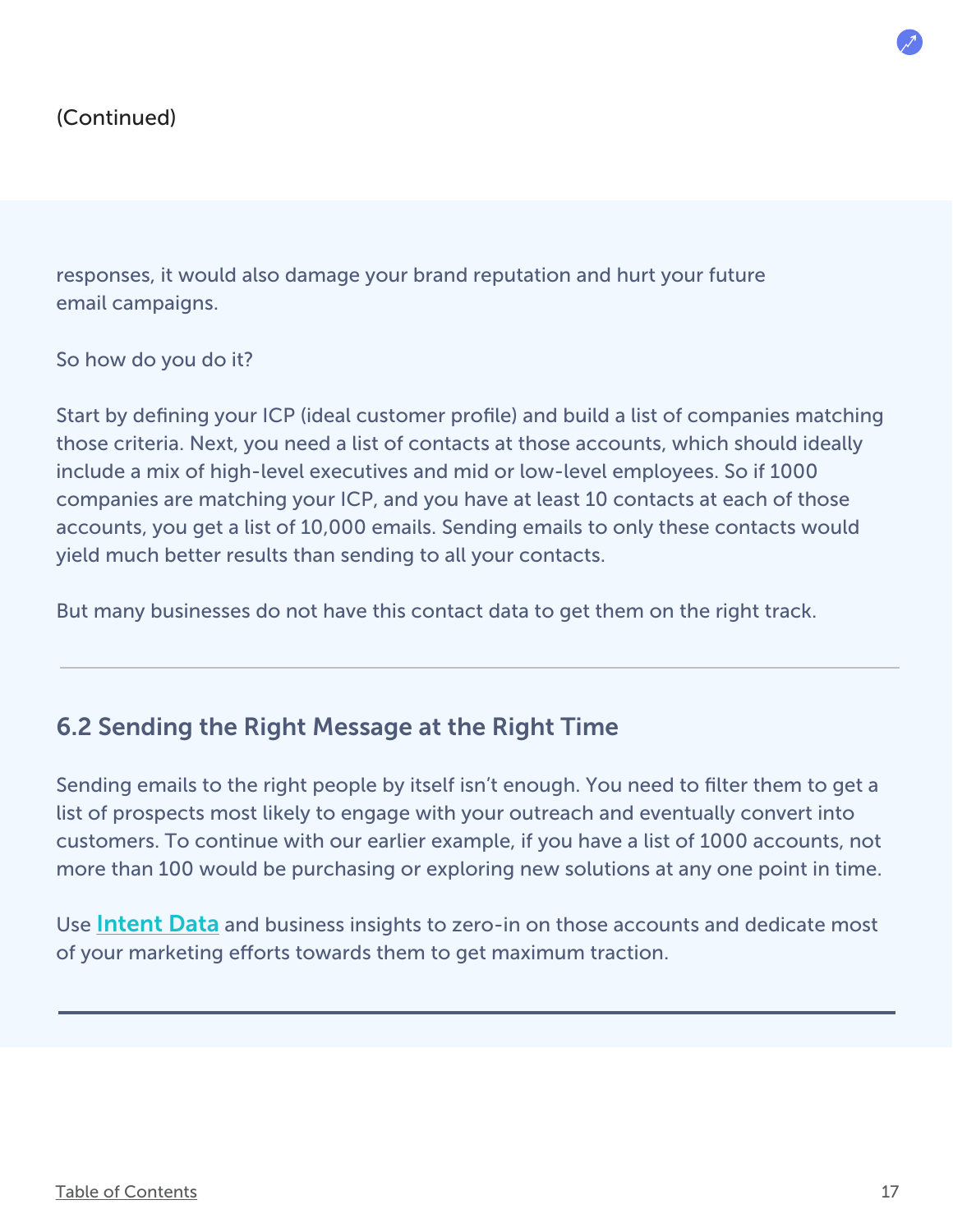## <span id="page-17-0"></span>Data Can Make or Break Your Cold Email Campaign

![](_page_17_Figure_2.jpeg)

A lot of people have this misguided perception that bulk emailing has poor returns. The fact is, the returns on cold emails vary greatly.

What differentiates the professionals who send 10,000 emails and get 1 response vs. the professionals who send 100 emails and get 20 answers? The answer is twofold: data quality and targeting.

Many businesses, especially startups, rely on the data researched by their internal team based on information available on the listing portals, contact us page, review sites, and press releases. However, data collected from these sources is often inaccurate as the data

changes every 12-13 months for different reasons. Due to the expectation of a poor return, little attention is paid to restoring email addresses. Poor data quality means that only a small percentage of recipients will actually be interested in your product or service, further lowering the response rate.

Low-quality data makes it much harder to target your desired prospect. The worst-case scenario? Sending emails to many uninterested prospects that may get you tagged as spam. Ouch!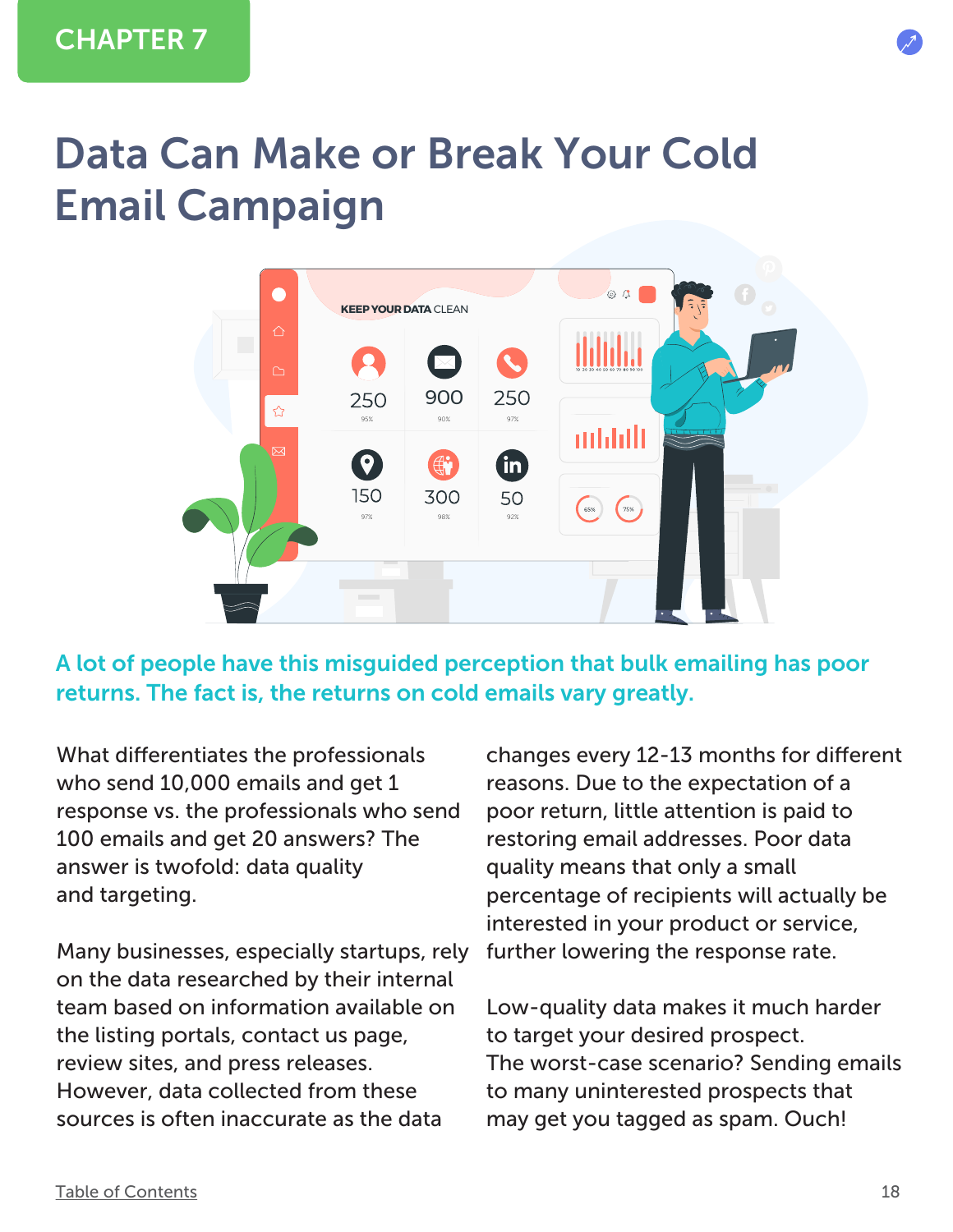#### (Continued)

Using poor data for cold email outreach is one of the easiest ways to be branded as a spammer. Which could also hurt your conversions, brand reputation, and domain reputation. The trifecta! Also, if you have a small data set, make sure your team verifies it before using it to send emails.

However, if your goal is to reach more relevant prospects for your business, SalesIntel can help you access millions of human-verified data. To maintain our high accuracy and avoid data decay, we verify our data every 90 days.

Additionally, SalesIntel provides you the necessary data points such as [firmographic](https://salesintel.io/blog/firmographic-data/) and [technographic](https://salesintel.io/blog/technographic-data/) data that can help you to segment your prospects and use tailored messages during cold emailing. You can even qualify and focus on those accounts that are actively looking for your services but haven't reached you yet using our Intent Data. This way, you can transform your cold emailing into an account-based marketing approach.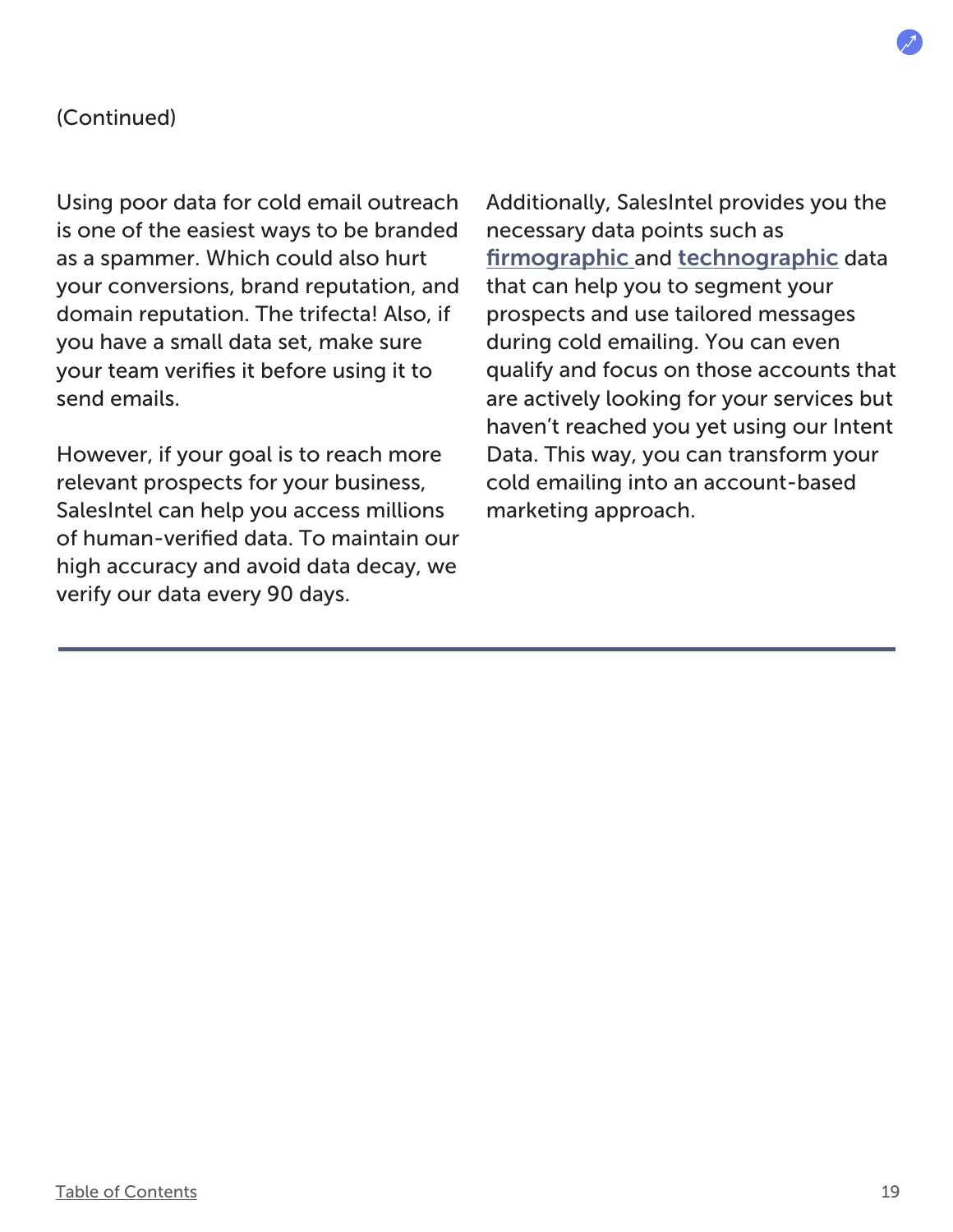## <span id="page-19-0"></span>Why Data Hygiene is Key to High-Conversion Email Outreach

![](_page_19_Figure_2.jpeg)

Across the U.S., workplaces are shifting to the 'new normal'. The impact of remote work and the current pandemic has been felt by B2B businesses since March and will be affecting targets over the next few months.

B2B marketers are now starting to compare the goals set at the start of the financial year and their actual numbers. In doing so, they must consider marketing performance across different channels, find the gaps, and prepare an action plan to achieve the numbers.

In 2020, email marketing receives less street cred from many marketers despite being recognized as a top-performing marketing channel. Content marketing giant HubSpot has some valuable [statistics](https://blog.hubspot.com/marketing/email-marketing-stats?__hstc=238575839.6528329a71f8b6b305489a4fd1a2e576.1581879486653.1600368720146.1600374056010.424&__hssc=238575839.4.1600374056010&__hsfp=4253523528) that demonstrate the ongoing credibility of email marketing – most pertinently, the fact that 93% of B2B US marketers use email to distribute content.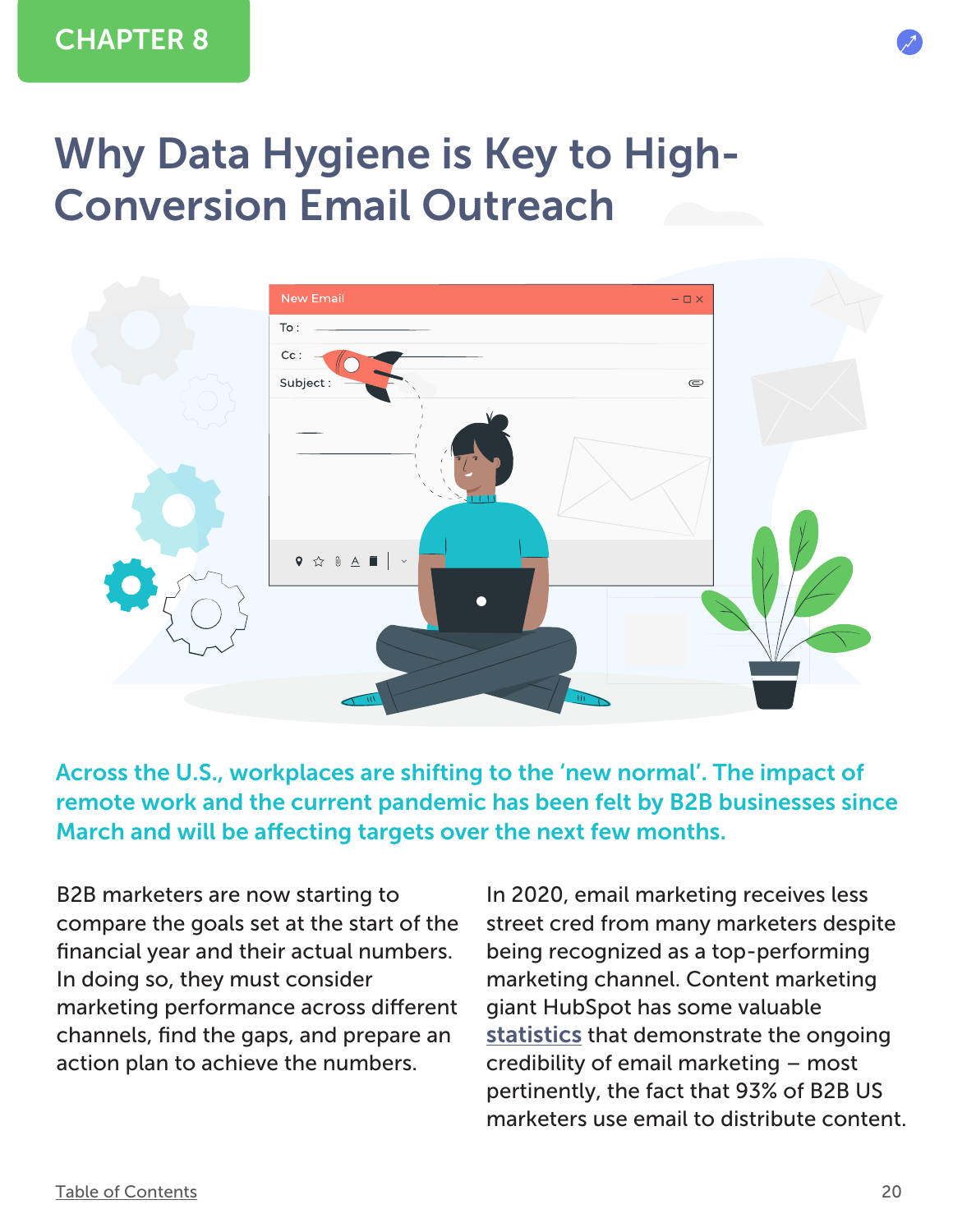### 8.1 What Recent Email Outreach Studies Show

The success of email campaigns depends on three major factors: content, audience, and data health. Data health is the quality of the database used in your email campaigns. Maintaining data hygiene is a must when it comes to getting your emails delivered to your subscribers' inboxes.

#### Top Reasons for Maintaining Data Hygiene:

- Inaccurate data wastes [27.3%](https://salesintel.io/blog/how-bad-data-hurts-b2b-companies/) of sales reps' time. That's 546 hours a year.  $\bullet$
- [88%](https://salesintel.io/blog/how-bad-data-hurts-b2b-companies/) of companies have a direct impact on the bottom line from bad data.  $\bullet$
- $\bullet$ The average company is losing [12%](https://salesintel.io/blog/how-bad-data-hurts-b2b-companies/) of its revenue because of bad data.
- [21%](https://salesintel.io/blog/how-bad-data-hurts-b2b-companies/) of brands experienced reputational damage from bad data.  $\bullet$

#### 8.2 How Data Hygiene Helps Your Businesses to Improve Your Email Campaigns' Performance

Businesses overlook data hygiene at their own risk, as poor-quality data impacts their marketing efforts.

Poor data hygiene will reduce the email delivery rate and negatively impact open, respond, and click-through rates, which, in effect, would result in a decrease in the amount of revenue you will produce from email marketing.

Performing email data hygiene regularly will ensure you are only emailing the people who want to read the information you share. Quality data will help you reach potential clients, while poor-quality data will lead to wasted effort.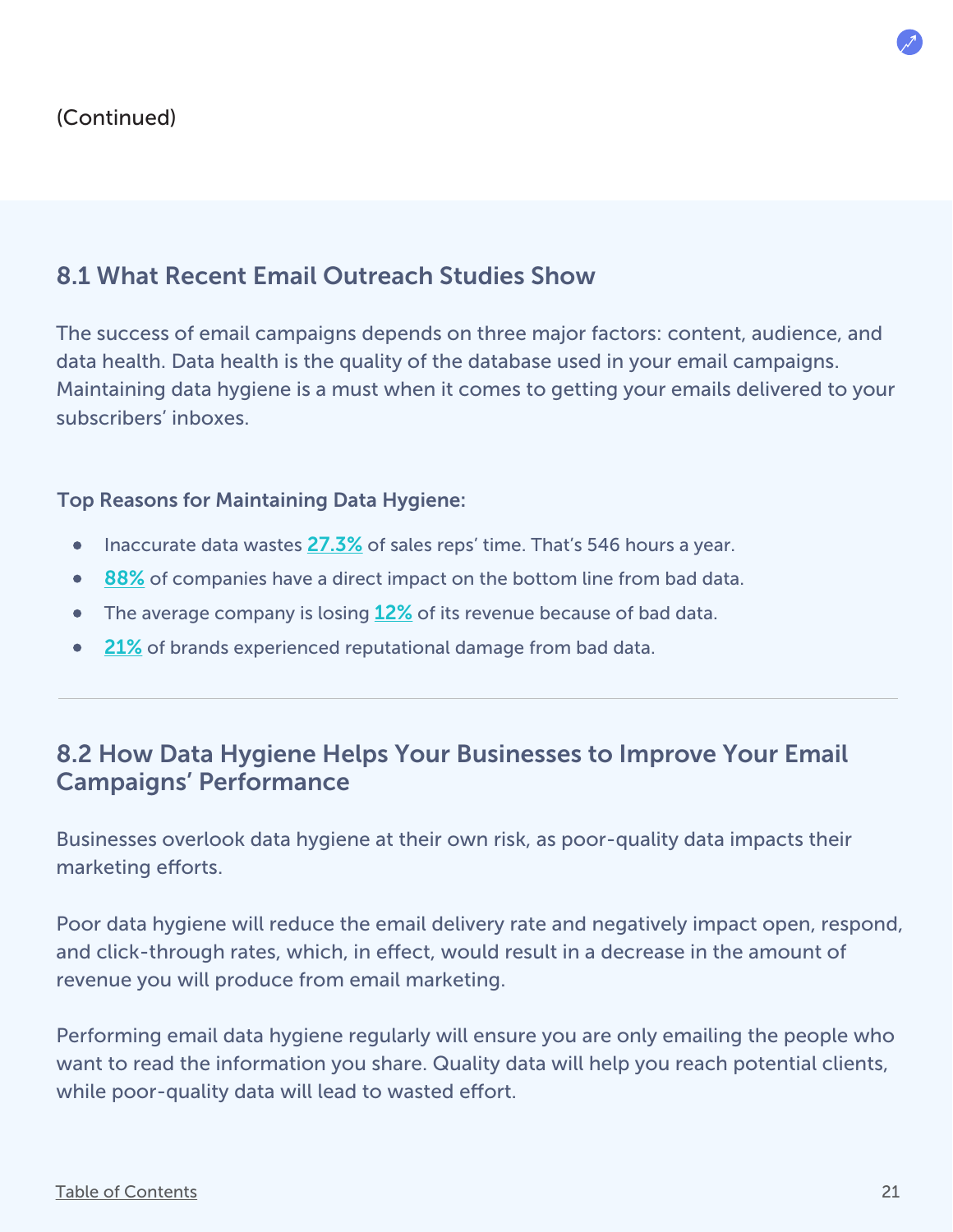At a high level, reliable and up-to-date data of your prospects helps you with the following points.

![](_page_21_Picture_2.jpeg)

### *8.2.1 Make Better Decisions*

Some businesses make decisions based on a hunch, but successful businesses make decisions based on the data they have. If you want to generate more revenue through email marketing, you need to focus on making decisions based on the data you will use for executing your email campaigns.

A BI survey publication shows that **58%** of companies reported that, instead of making data-driven decisions, at least half of their business decisions are based on a gut feeling or experience. Having accurate, quality data is crucial if you want to make strategic decisions that will drive your revenue.

![](_page_21_Picture_6.jpeg)

### *8.2.2 Quality Data Maintains Your Domain Authority*

Marketers must realize the need to maintain clean data by removing recipients who are not responding to the emails. Sending emails to recipients who are not responding will force them to mark your email as spam which will hurt your sender score. Spamming also harms your domain authority and ultimately affects your SEO performance (or Search Engine Ranking).

![](_page_21_Picture_9.jpeg)

#### *8.2.3 Improves Delivery Rate*

Here's how data quality directly impacts your email delivery rate.

Let's assume that your email delivery rate is 95% and the data is accurate. For every 100 emails, you get 2 conversions in the form of an inquiry or a meeting request.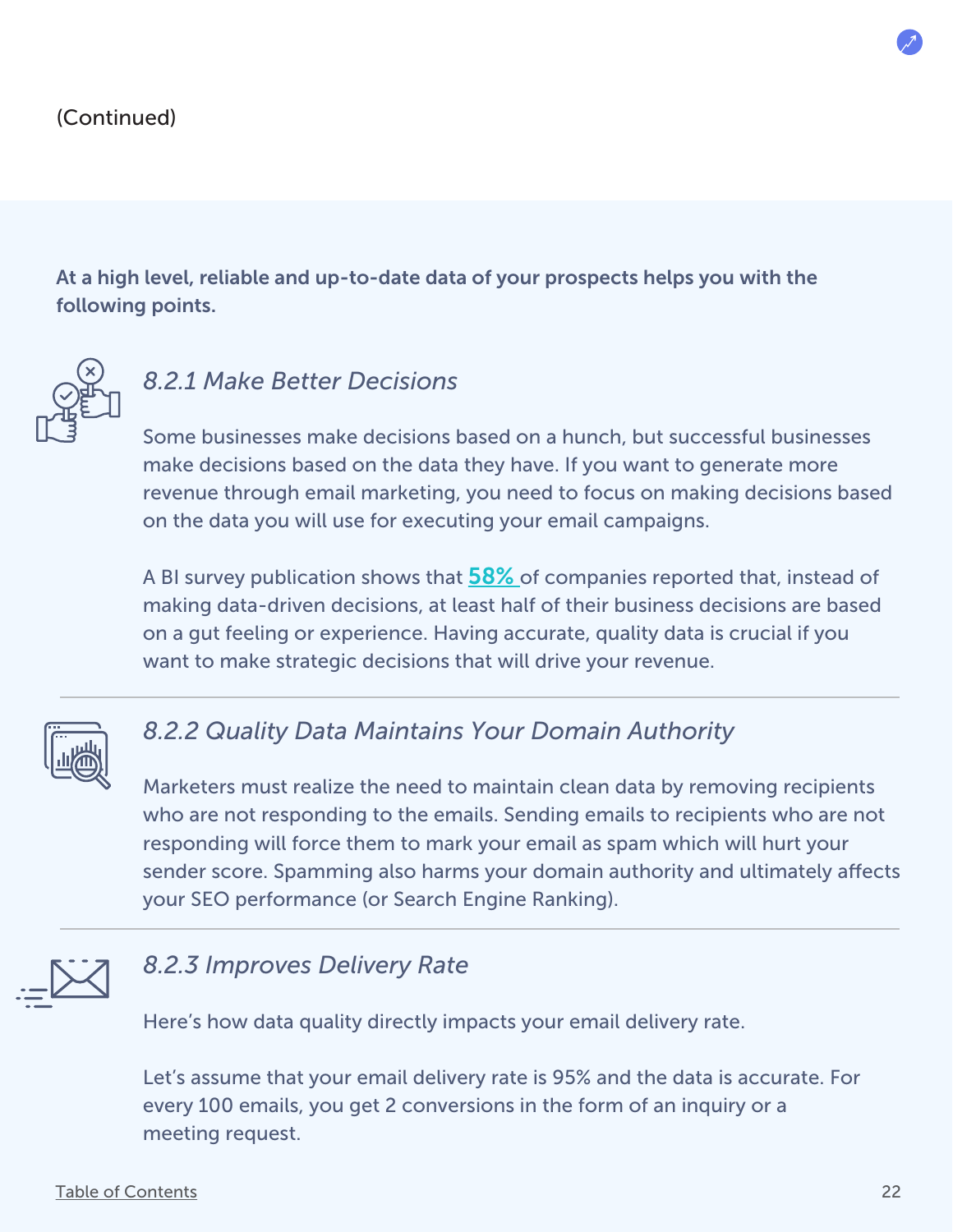Now, if your delivery rate is 70-75%, you will have to send 125 emails to receive 2 conversions. Here, you are probably wasting 25% of the efforts due to in accurate data.

The better the data quality, the higher your email delivery rate will be.

![](_page_22_Picture_3.jpeg)

## *8.2.4 Create Buyer Personas Before Executing the Email Campaign*

Creating buyer personas is an integral part of the lead generation process. A buyer persona helps marketing teams develop marketing messages and campaigns that appeal to the target audience effectively.

You need to have reliable B2B data to build buyer personas. To ensure you create the personas fully, you need to have additional quality data that includes:

- Job title Age  $\bullet$
- Gender • Income
- Location • Interests

If you are creating ideal accounts that fit your MQL (marketing qualified leads) and SQL (sales qualified leads) profiles, you need to have complete firmographic and technographic data that includes:

- Company Size Technology Used
- Annual Turnover …and more

This data about your prospects and accounts help you personalize your emails and boost your email marketing effectiveness. While it may be difficult to have all this data by yourself, you can auto-populate the missing data using SalesIntel's [Data Enrichment](https://salesintel.io/blog/data-enrichment-guide/) feature.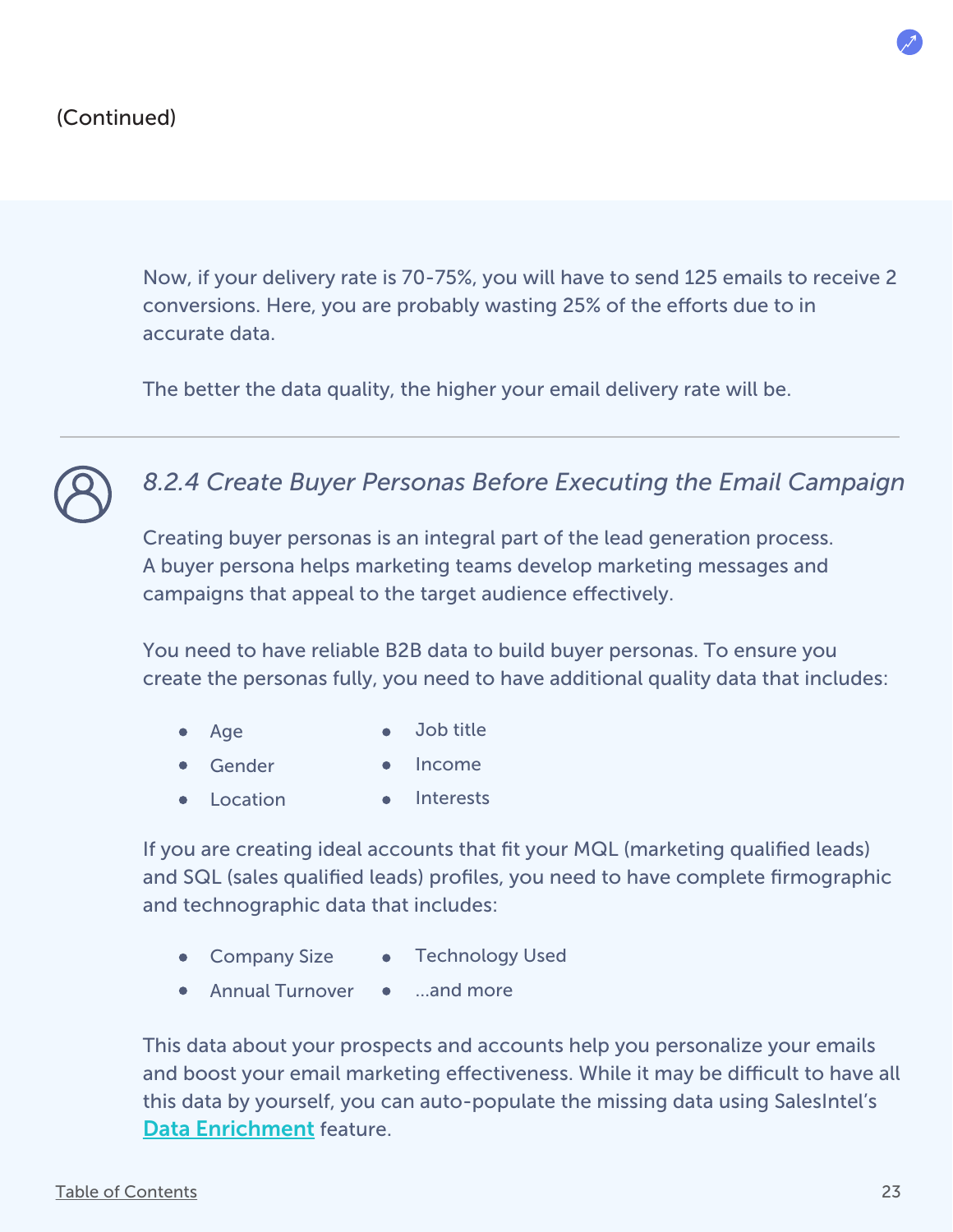#### (Continued)

![](_page_23_Picture_1.jpeg)

## *8.2.5 Personalize Your Emails*

You probably know how critical it is to personalize emails to make your email campaigns successful. Unfortunately, data quality is one of the [biggest obstacles](https://www.marketingcharts.com/customer-centric/personalization-customer-centric-81555/attachment/monetate-marketers-biggest-personalization-challenge-dec2017) for B2B marketers to personalize email campaigns.

- Personalizing emails result in [higher open and click-through rates.](https://www.activetrail.com/marketing_blog/marketing_automation_articles/13-incredibly-surprising-email-personalization-statistics/)
- 79% of consumers respond to **[personalized marketing messages.](https://www.activetrail.com/marketing_blog/marketing_automation_articles/13-incredibly-surprising-email-personalization-statistics/)**
- On average, prospects who receive personalized emails are **10% more likely** [to convert than non-personalized emails.](https://www.campaignmonitor.com/blog/email-marketing/2017/08/15-email-personalization-stats-might-surprise-you/)
- **•** Businesses with a personalized email marketing approach **generate 760%** [more email marketing revenue](https://www.campaignmonitor.com/resources/guides/email-marketing-new-rules/) compared to businesses that send generalized emails.

If you have the additional data (firmographic and technographic data mentioned in the previous point), personalizing your email campaigns gets easier.

#### 8.3 Quality Data Always Works

Recipients who have opted for your emails/newsletters or showed interest in your brand have higher chances of responding to your emails. Inaccurate data will increase the bounce rate.

According to SiriusDecisions, businesses have witnessed nearly [25%](https://www.prweb.com/releases/2008/12/prweb1753164.htm) higher conversion rates using clean data where people either responded with an inquiry or progressed to marketing qualified leads in the lead funnel.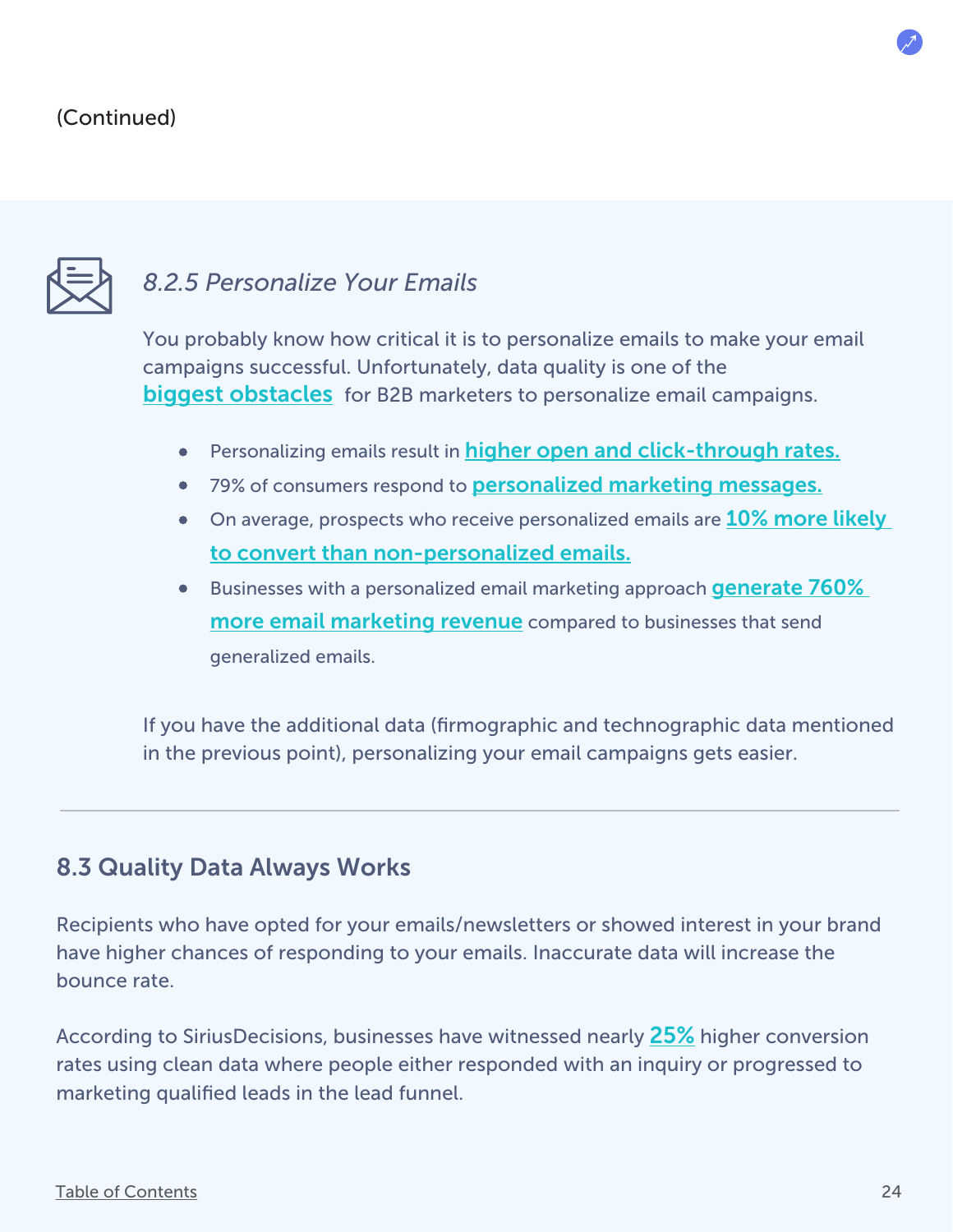#### (Continued)

Given that the data changes every 12-14 months, you need to maintain data hygiene to ensure higher productivity from your email campaign efforts. However, it requires your sales reps to invest their time and efforts in re-verifying the data. On the other hand, you lose productivity and increase the cost-per-hour of your sales team. Leaving the data collection and maintenance to the data experts is the best way to ensure that it remains updated for successful email campaign execution.

Finally, once you have accurate data, it comes down to what message your emails convey. You can find the perfect customer, but if they don't find your message appealing enough, it's all for nothing. Let's move onto crafting better emails.

![](_page_24_Picture_3.jpeg)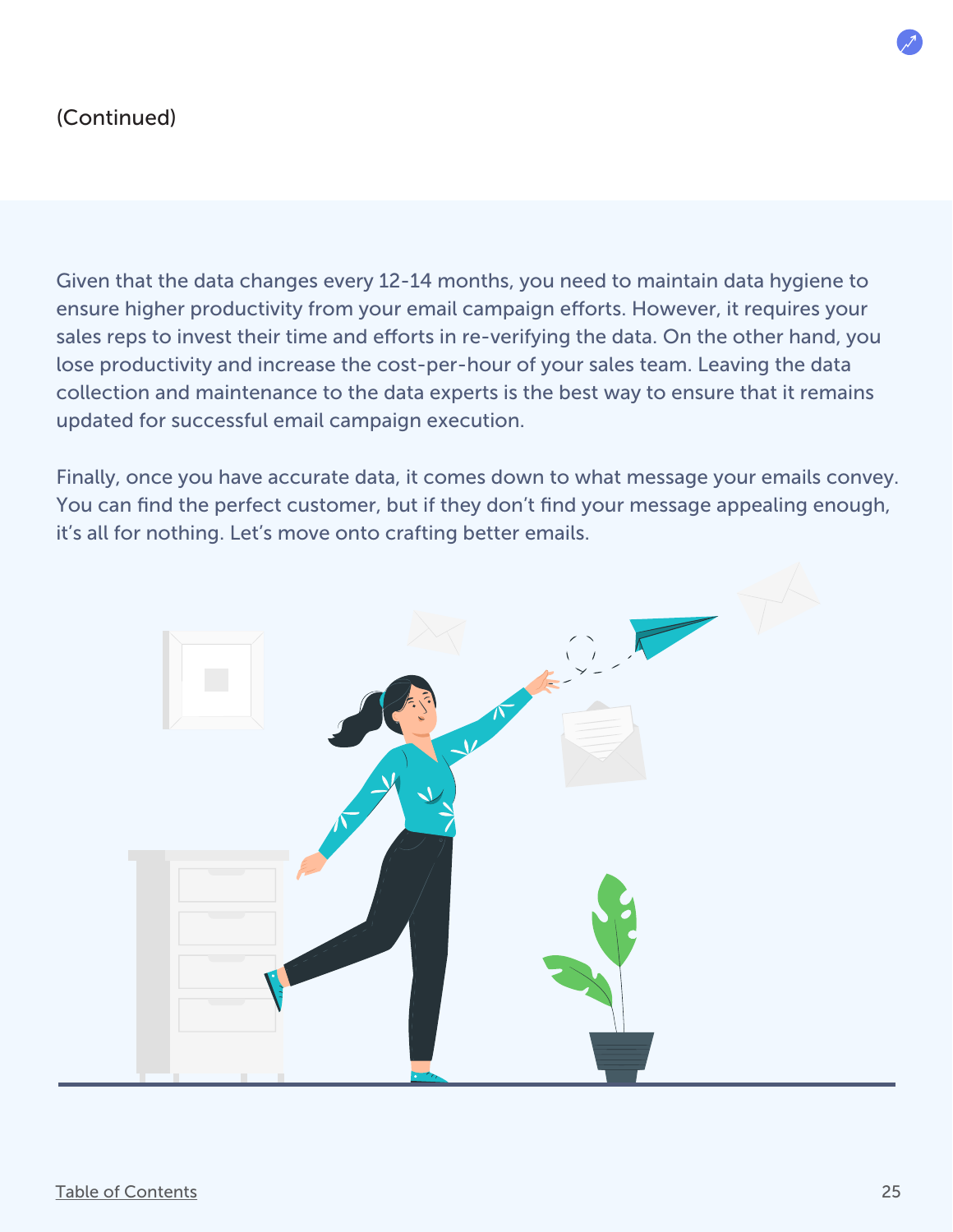## <span id="page-25-0"></span>Creating and Implementing a Perfect Email Campaign

![](_page_25_Picture_2.jpeg)

Honestly, there is no perfect cold email that every recipient would read or respond to. The reason cold emailing is so tough is that there are too many moving pieces. Something as benign as the time you send your emails or the particular words in the subject line can drastically affect your chances of success.

Just think about it  $-$  you find the right customer, write the perfect pitch, but just because you sent it an hour late or early, you'll get fewer responses. On a related note, the best time to send an email is between 10:00 AM to 12:00 PM and 4:00 PM. Also, Wednesdays and

Thursdays tend to have more engagement.

You should also personalize the emails to their interests and needs and use the connection to start building a relationship. While it can be daunting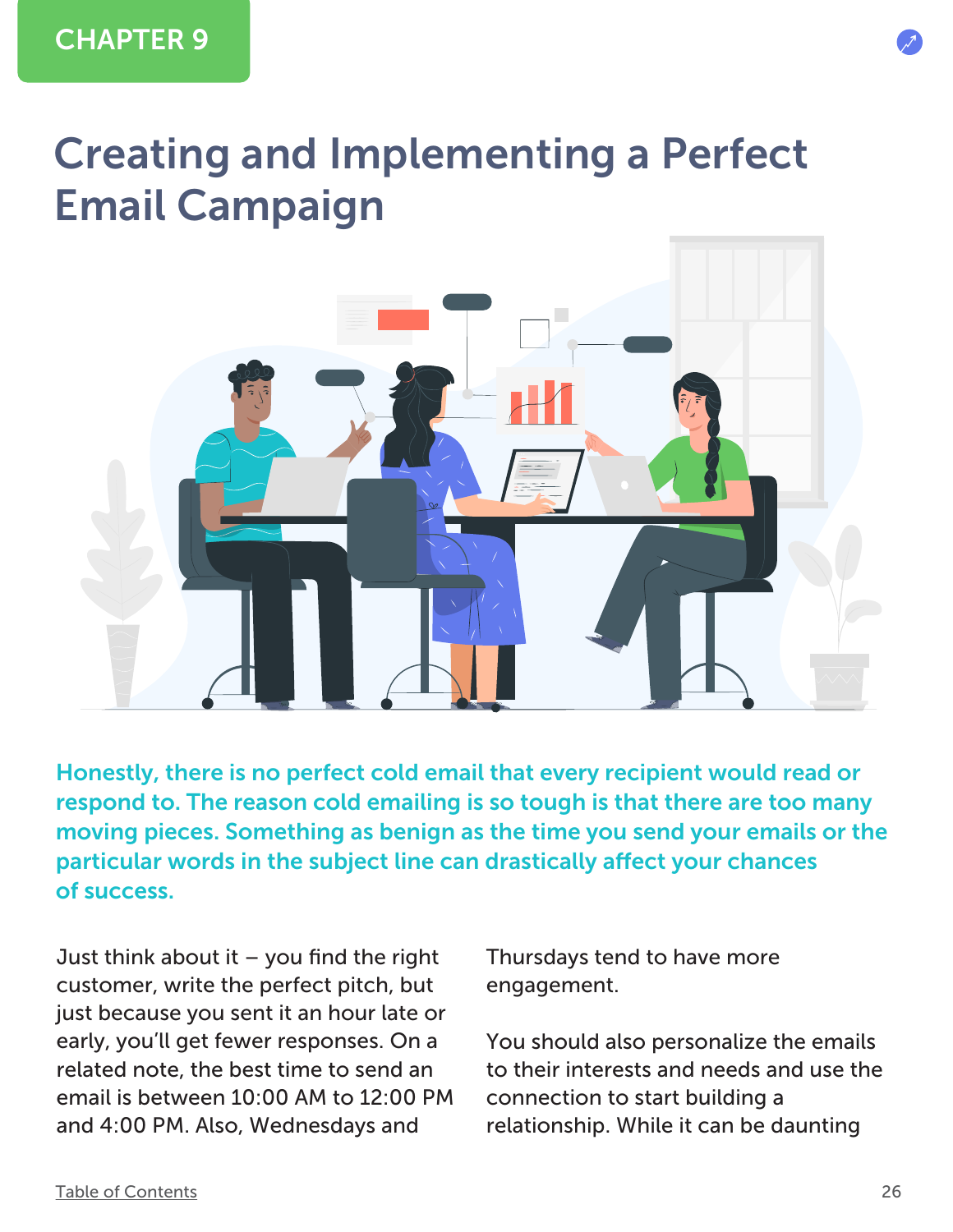![](_page_26_Picture_0.jpeg)

#### (Continued)

reaching out cold to prospects, it doesn't have to be scary. Cold emailing can be fun and successful if you do it right.

The key is to create a campaign that uncovers contact details, serves the perfect copy with just the right amount of persuasion, and opens up a discussion.

#### That said, here are the best practices you should embrace:

#### 9.1 Source Target Email Addresses

The first step is creating a list of target prospects you want to reach out to. At this point, you probably have a couple of customer personas at hand – use these to research potential buyers and start making a list of companies you want to connect with.

Next, you need to identify who the best person to contact is at these companies and find their email addresses. Your best bet is to use a tool like SalesIntel, which has more than five million human-verified contacts in its database.

This will ensure you're reaching the right person and that your email lands directly in their inbox, not a generic info@ inbox.

![](_page_26_Picture_9.jpeg)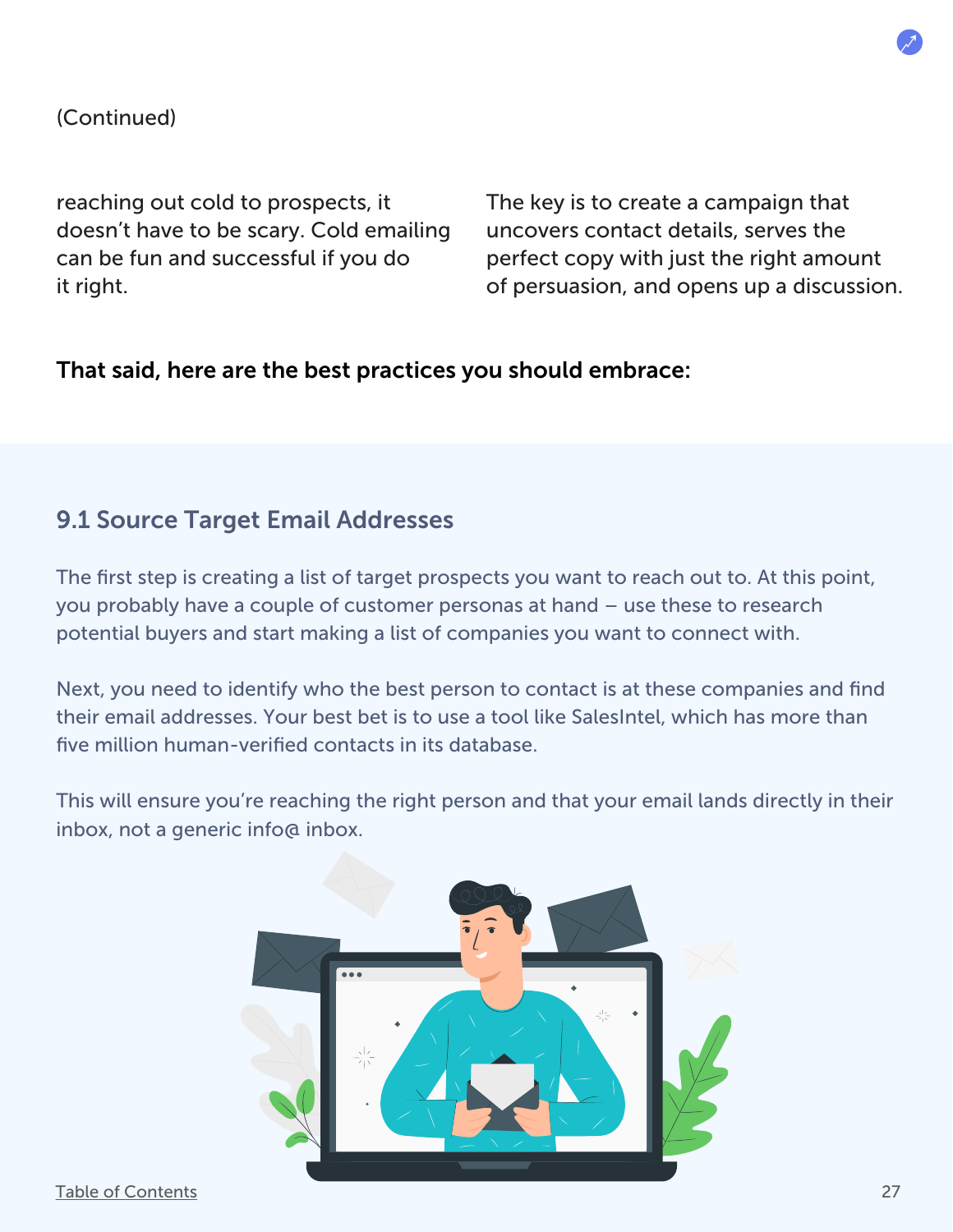### 9.2 Create the Perfect Cold Email Copy

Once you've got a substantial list of contacts to reach out to as well as their email addresses, it's time to focus on the email itself.

This part is incredibly important. Get it wrong, and your emails might end up in the dreaded spam folder. But get it right, and you could have a ton of new customers on your hands.

![](_page_27_Picture_4.jpeg)

So what makes the perfect cold email copy?

There are several things to bear in mind before you start putting your fingers on the keyboard. We've boiled it down to the essentials here: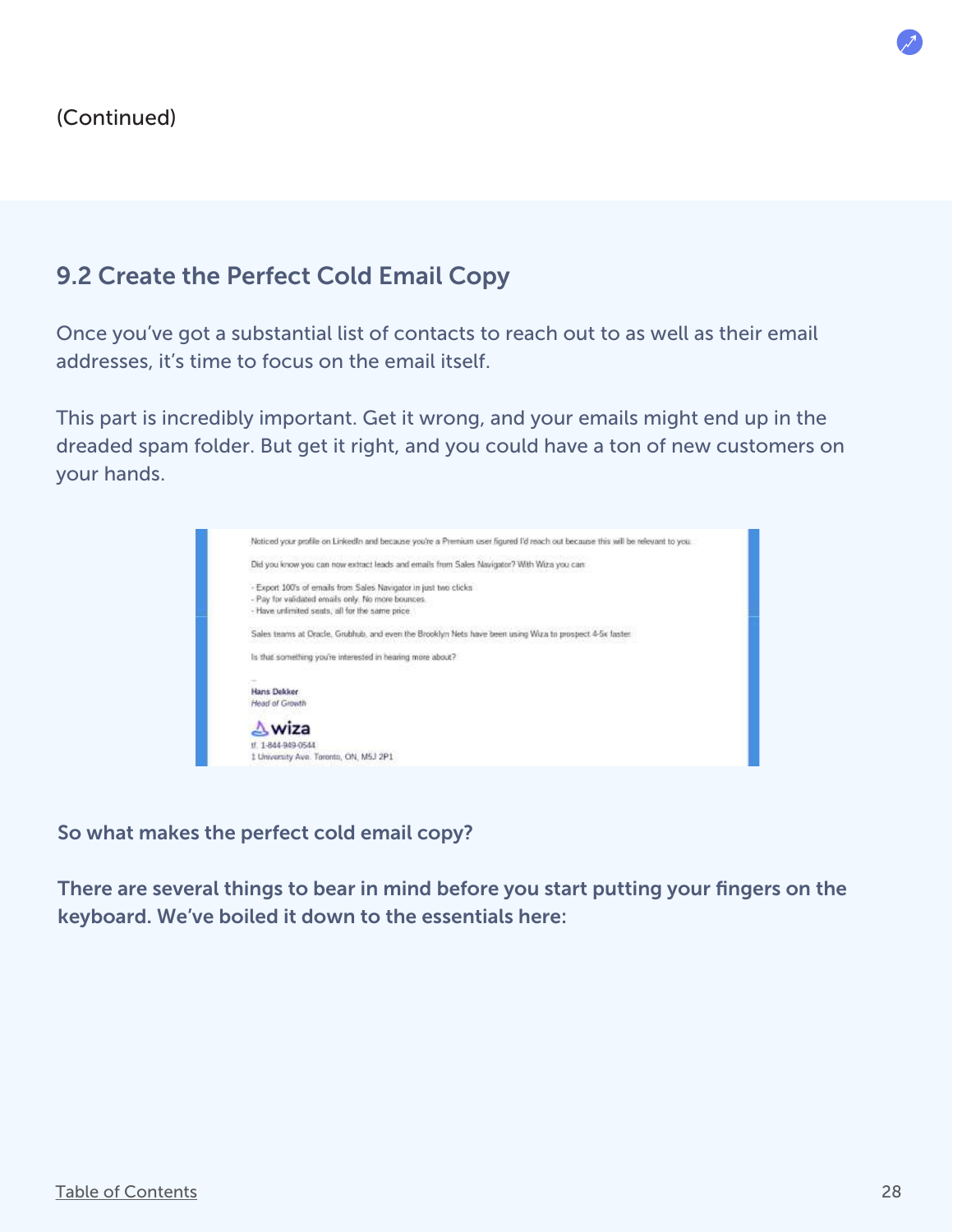### 9.3 Keep It Short

Remember, your recipients are likely busy people. If they open your email and see a huge block of text, there's a high chance they're going to delete it and move on.

This is why keeping your cold emails short, sweet, and to the point is vital. A couple of paragraphs is enough to get your message across without overwhelming the person at the other end.

#### 9.4 Make it About Them

We've all received cold emails that go on and on about the sender, who they are, what they do, and what they enjoy in their spare time.

The thing is, your recipients don't care about you at this point. For starters, they have no idea who you are, so going on and on about your product and your company is a surefire way to end up in their Spam folder.

Instead, make the email about them.

You can do this by:

- Asking questions  $\bullet$
- Writing a statement that shows you understand their business and their needs
- Focusing on how you can help them  $\bullet$
- $\bullet$ Providing value

If you do this, the recipient will feel like you understand them and have their best interests at heart. They can also quickly get a feel for if you can help them or not.

#### [Table of Contents](#page-1-0)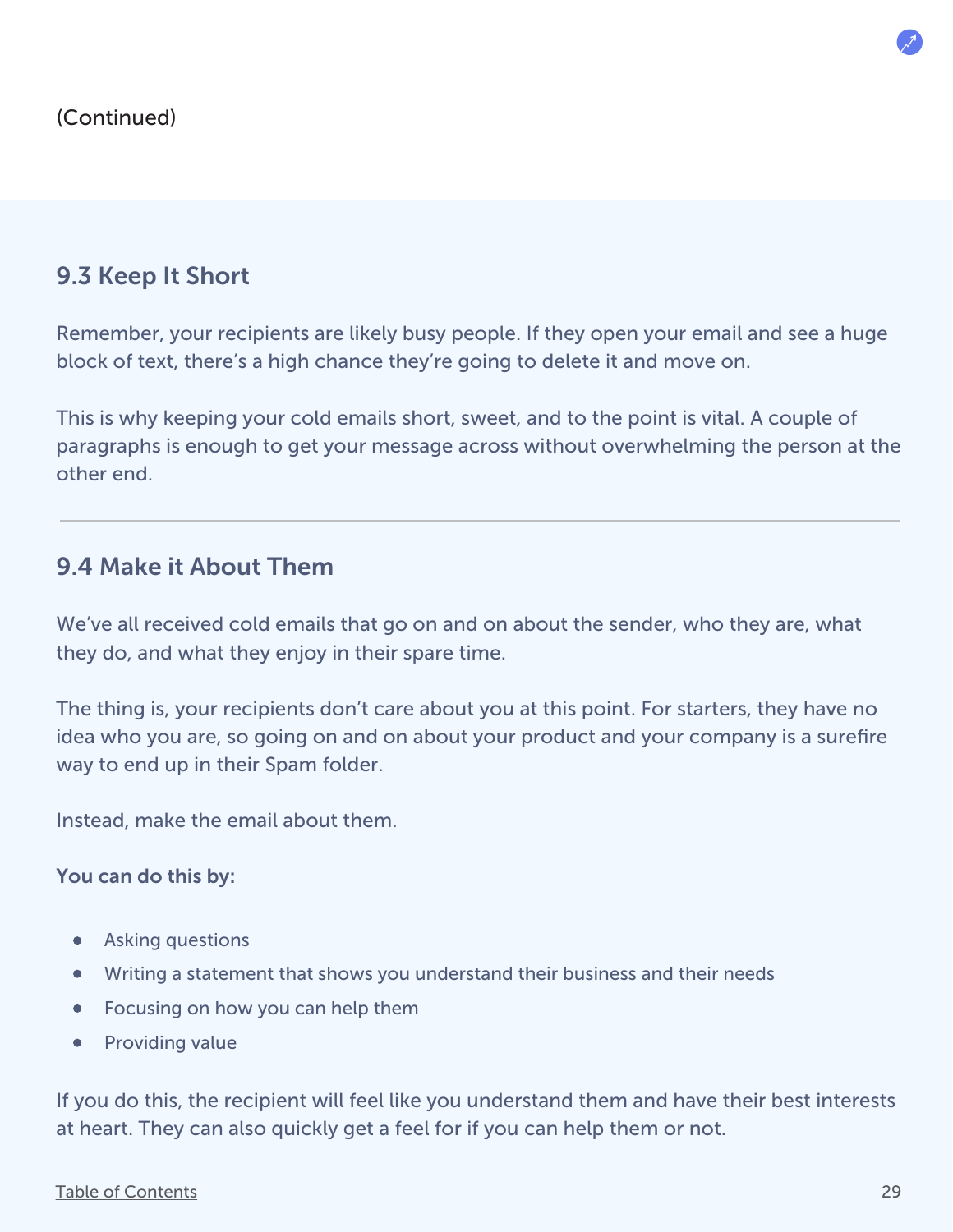#### 9.5 Personalize Your Emails

Instead of cutting and pasting a generic email to every contact in your list, try tweaking different subsets based on your data.

This doesn't mean you have to write a brand new cold email from scratch for every new recipient. Rather, tweak a sentence here and there to include their industry or a specific pain point you've identified they likely have based on industry, size, or other information.

This will make them feel special and not like they're just a number in a mass cold email campaign.

#### 9.6 End With a Call-to-Action

At the end of your email, you should show recipients what to do next. If you want them to book a demo, ask them!

If you want them to reply to your email and answer a question you've posed, invite them to do that. Ending your email with a strong CTA will exponentially increase the number of responses you get.

*I've been a big fan for a while, so I was hoping to pick your brain a bit.*

But more importantly, I've been following your new launch and noticed you don't currently offer two features *that I think your customers would love (I have a great idea for one of them I wanted to pass by you).*

*Are you free for a quick chat next Tuesday, around 12PM EST?*

*I'd love to talk shop and pass my ideas on. I promise it won't take more than minutes.*

*Talk soon -*

*A*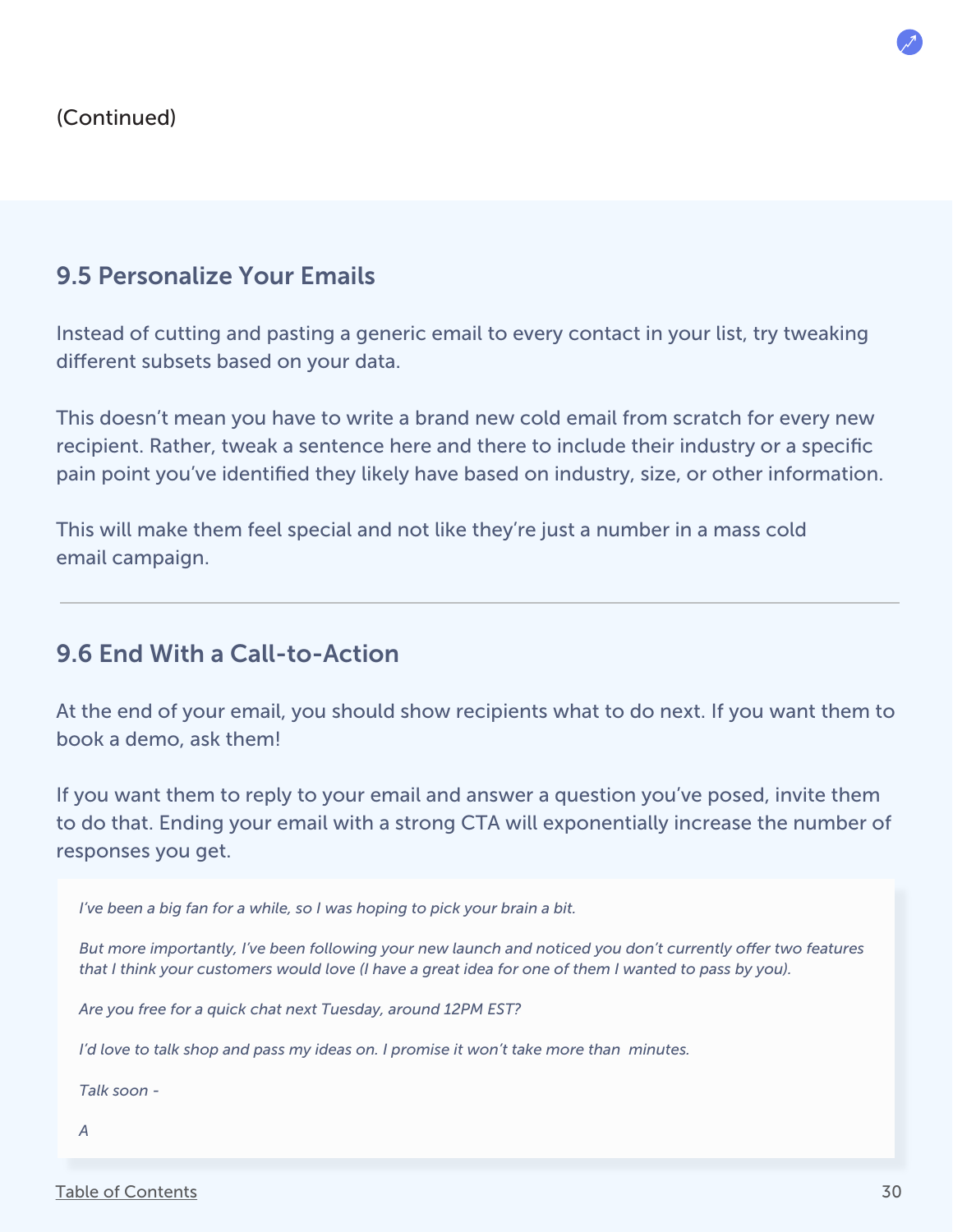### 9.7 Get to the Point!

Some marketers consider emails as an opportunity to tell stories. They write long emails detailing their products and proposals and then wonder why don't prospects respond to their emails! Well, because nobody reads them.

Consider cold emails as a written form of your elevator pitch. Make it crisp, impactful, intriguing, but most importantly, keep it short! If your cold emails are longer than 150 words, you need a complete rework. 75-100 words are considered ideal for cold emails. Anything shorter or longer indicates you have room for improvement.

#### 9.8 Write a Compelling Subject Line

Now you've got your email ready to go, it's time to work on the subject line.

This is where a lot of people fall short. Instead of writing out the first thing that comes to mind, spend time working on your subject line. After all, it's the first thing your recipients will see. If it's not compelling enough, they might never open your email and your lovingly crafted message will never be seen.

#### Your subject line should do the following things:

- Tell recipients what they can expect when they open your email  $\bullet$
- Get to the point be clear and concise
- Speak directly to the recipient if possible personalization by name is key here  $\bullet$
- $\bullet$ Touch on the recipient's pain points

Ideally, your subject line should invoke a sense of curiosity and encourage the recipient to click in to find out more.

#### [Table of Contents](#page-1-0)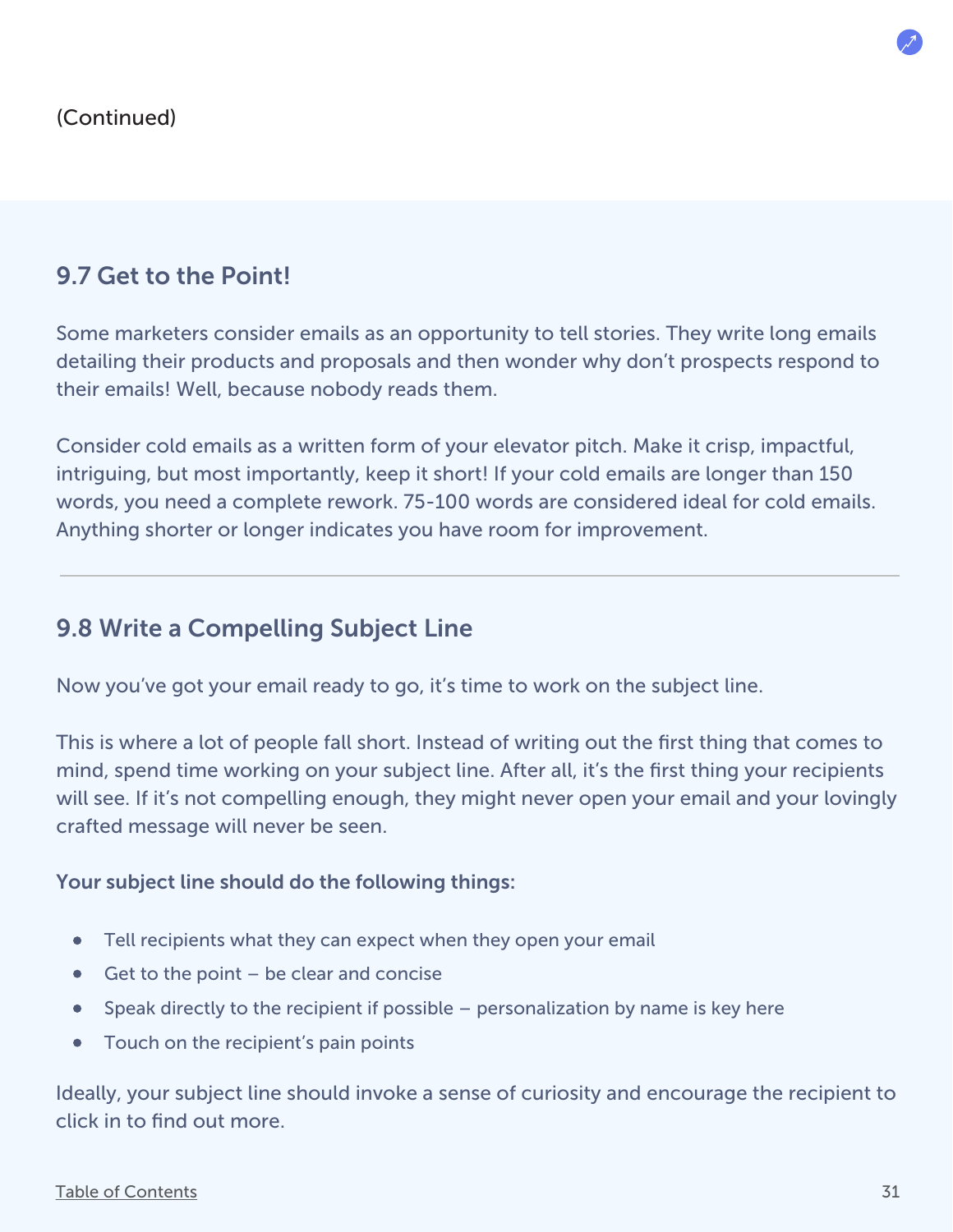#### 9.9 Missing the Mark

We have all received those emails that we know do not belong to us. They might address us by a different name, have content that we aren't remotely interested in, or simply try to fool us with some catchy subject line.

For example, I recently received an email with the subject line, "Oh, no, you missed our webinars!" I checked my inbox and calendar, and nope, I had never registered for the webinar. I had never even received an invitation to the webinar which I supposedly missed. So I promptly reported it as spam and moved on.

The point is, if the company had carefully segmented their audience, as discussed earlier, they wouldn't be in this position. And if you do this often (by intention or mistake), you'll soon damage your domain and brand reputation sending your email campaigns on a downward spiral.

#### 9.10 The Trade-o

You must understand that engagement and clicks aren't the same. A recipient might be engaged with your email outreach but still not click or respond to it. Or they might click once or twice (due to some click bait or urgency), but otherwise do not engage.

You must decide what you want to achieve and craft your message accordingly. Take the following email as an example. It asks the recipient to take a survey and informs them beforehand that it would take around 7 minutes.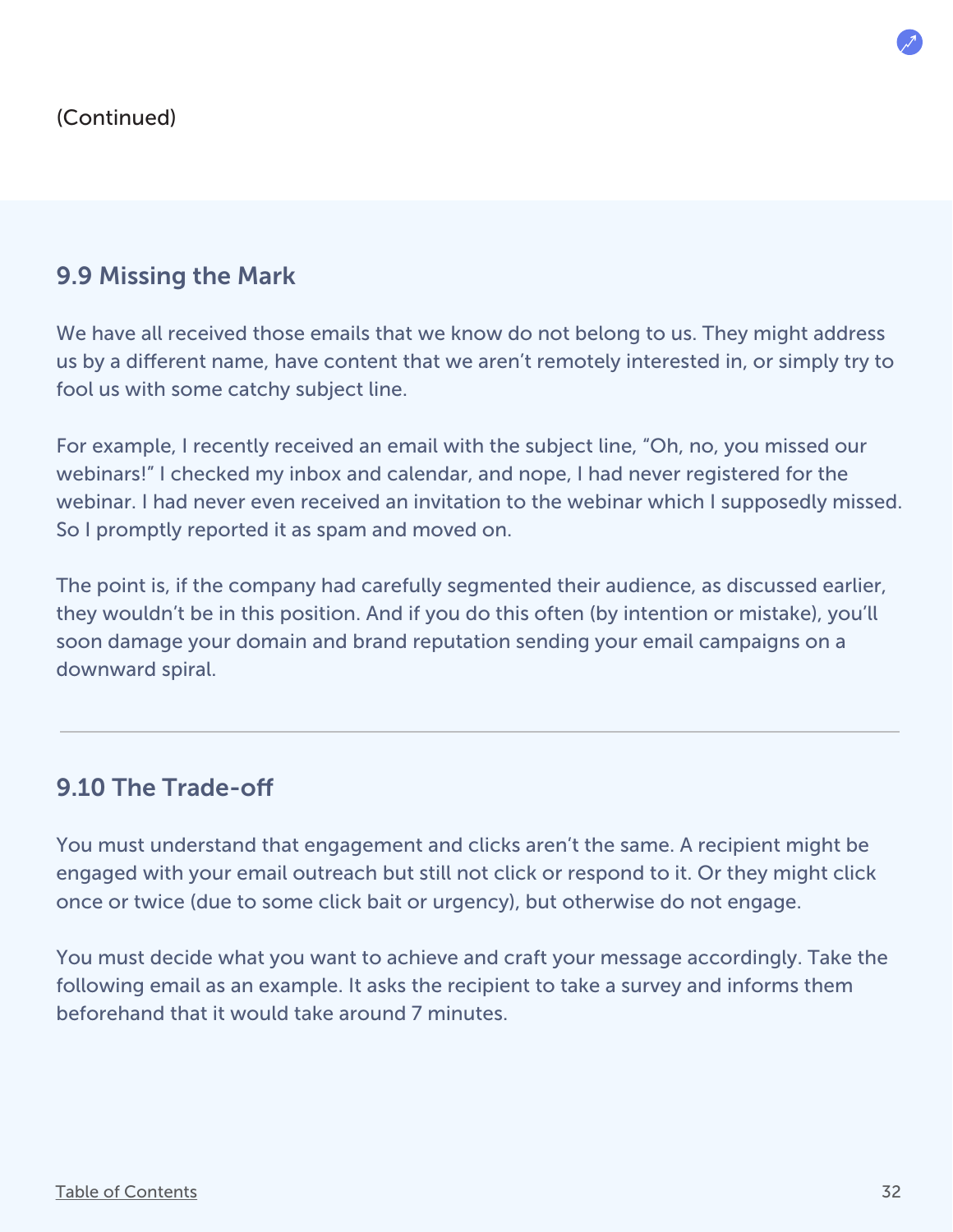#### (Continued)

| Dear                                                                                                                    |
|-------------------------------------------------------------------------------------------------------------------------|
| Thank you for choosing Amazon Prime Video. We are                                                                       |
| constantly working to improve your experience and would                                                                 |
| love to hear your feedback. Please share your views and                                                                 |
| preferences with us through this short survey. This should<br>take less than 7 mins. Thank you very much for your time. |

Now, here's the trade-off. Seven minutes is a long time, particularly when the recipient isn't going to get anything in return. So it is obvious that few people would click. But then, the ones who do click are most likely to complete the survey because they have already committed the requisite time.

If the email said the survey would take only 60 seconds, it would have certainly received more clicks, but then most of them would have dropped off without completing the survey.

Since the objective of this email was to get the recipients to take the survey, they chose to not go after clicks and said click only if you have 7 minutes to spare. Similarly, you need to define your priorities beforehand and tailor the message to suit that purpose. Only use click bait if all you want is maximum clicks and don't care about engagement.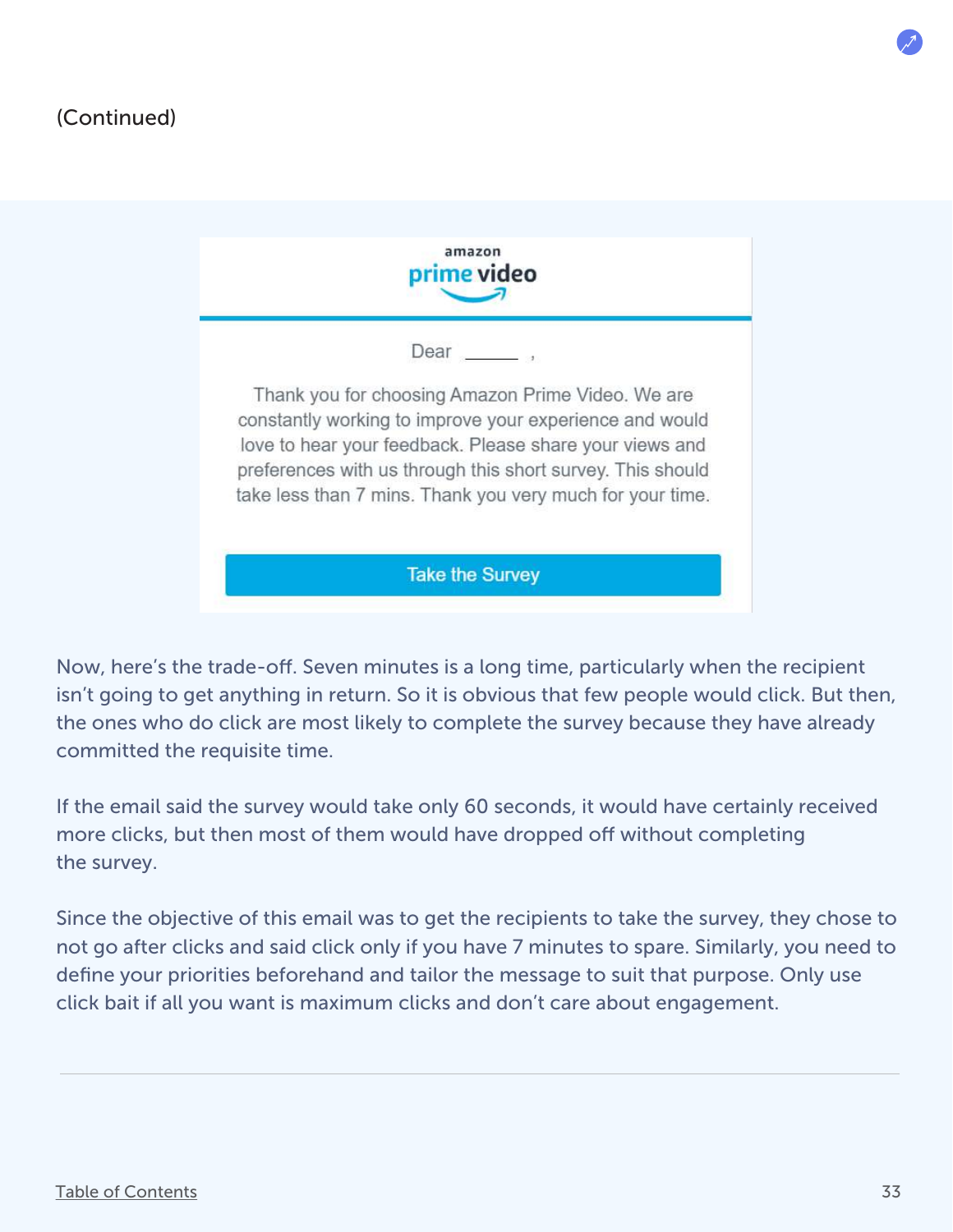#### 9.11 Be Proactive

Most cold emails end with something like "Let me know", "Looking forward to your response", etc. The problem is, these are passive statements that a) do not force the recipient to respond; and b) create friction even if they want to respond.

For instance, if you end your email with "Let me know" and the recipient if interested, the onus of thinking about a response and an appropriate time to call falls on them. But if you end your email with something like "Are you free Tuesday afternoon at 4:00 for a quick call? Or anytime between 4:00 to 6:00 works for me" and they are interested, all they have to do is type "yes" or "Make it 5:30."

#### 9.12 Follow Up

Your follow up game needs to be strong in a cold email campaign.

This is because the majority of the initial emails you send won't get a response. That doesn't mean the recipient isn't interested. They might have been busy at the time and meant to respond later but forgot. All sorts of things crop up, which is why following up is so important.

![](_page_33_Figure_7.jpeg)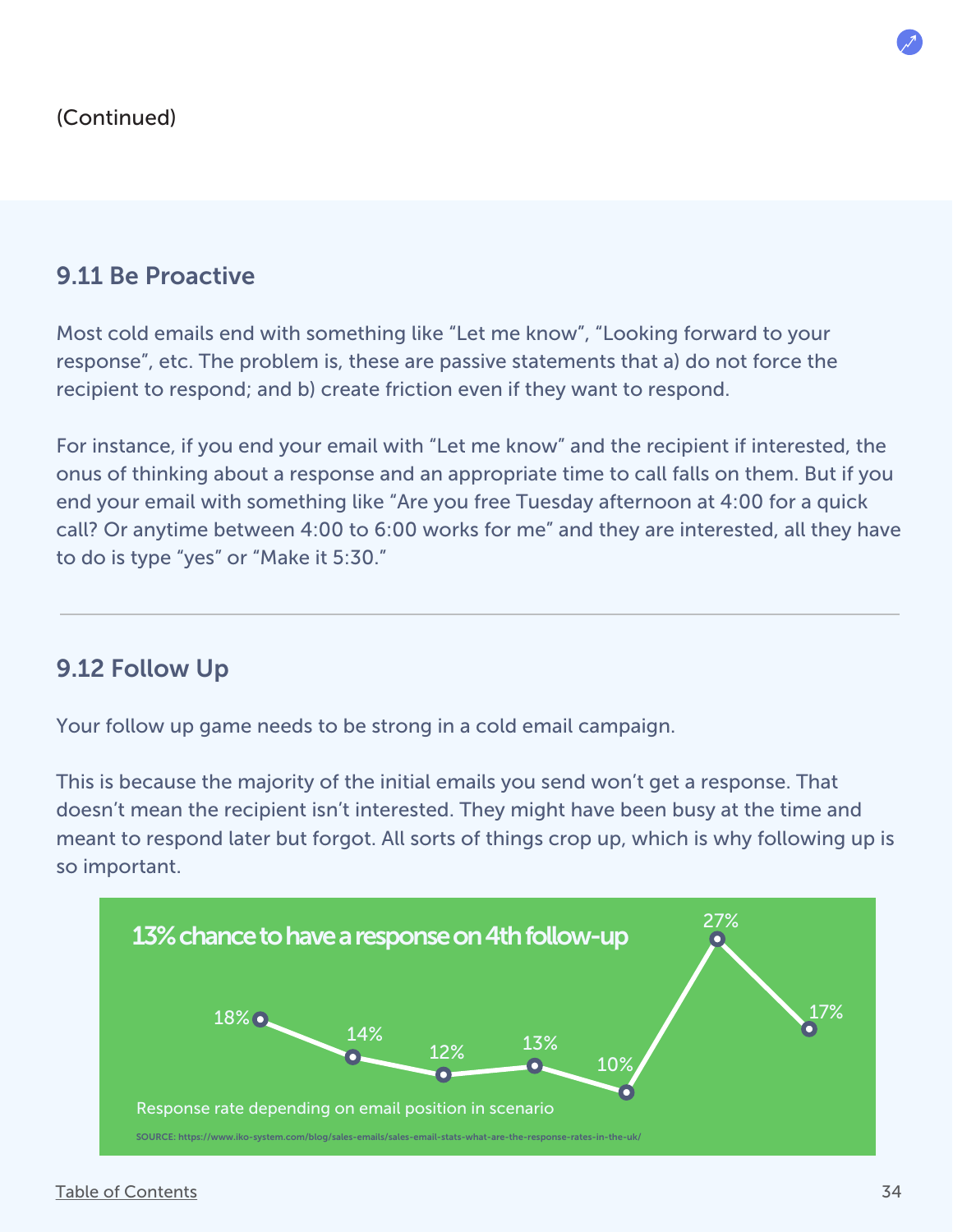It can actually take up to seven follow-ups before a prospect responds, with the chance of a reply increasing on the sixth and seventh follow up.

Your follow up emails don't need to be lengthy. Simply remind recipients about your first email, recap on the value you can offer them, offer a relevant piece of content, and add another CTA to encourage their response.

Now that you have a fair understanding of how cold emails work and how you can make the most out of them. Let's a look at few cold email templates that encapsulate all of the above lessons.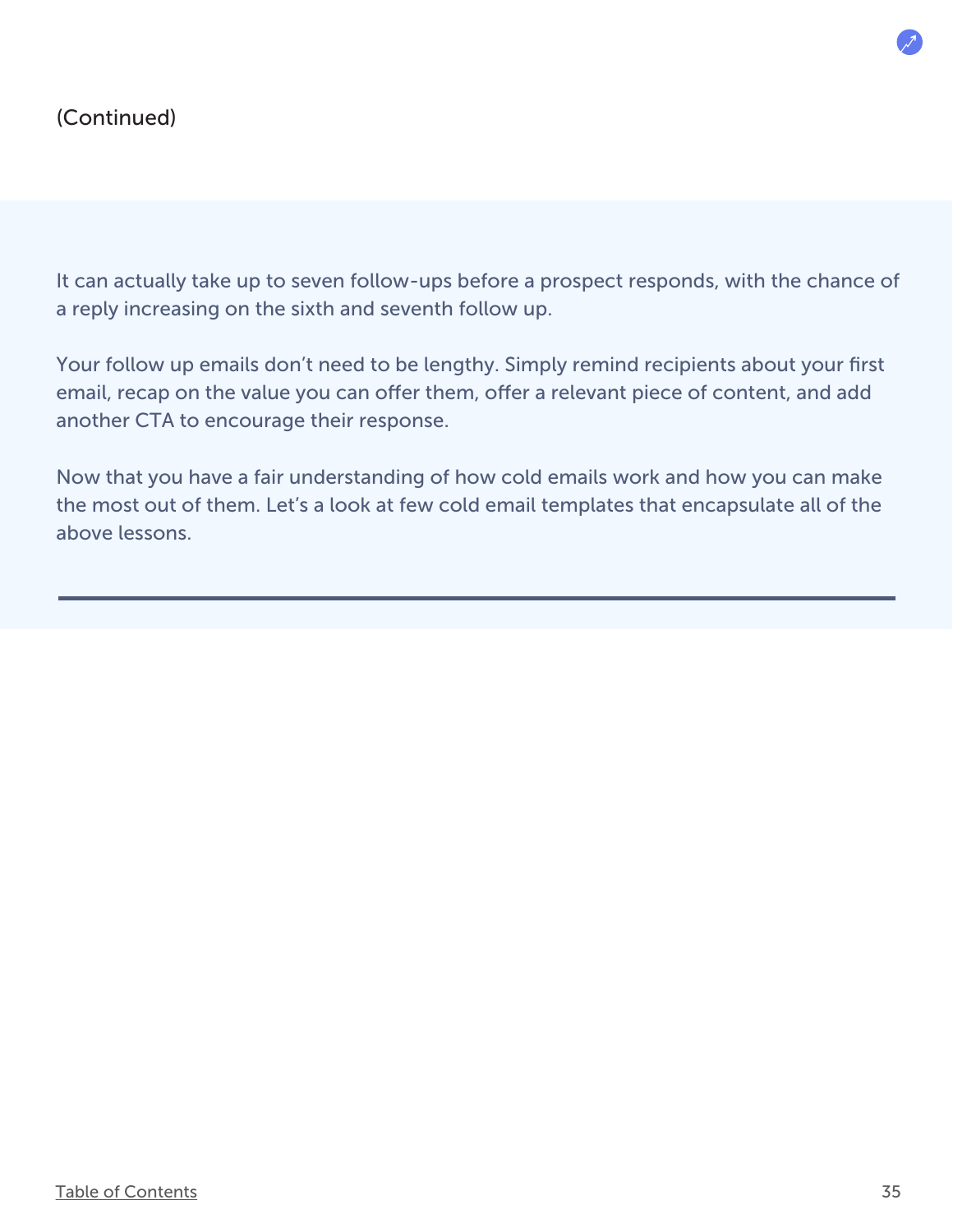## <span id="page-35-0"></span>Cold Email Templates

![](_page_35_Figure_2.jpeg)

#### The four templates below are suited for different scenarios that most salespeople or marketers often come across:

#### 10.1 When you know the activities of your target customer

#### *Hi {{name}},*

*Just saw the news about {{trigger event}}. Congrats!*

*Usually when this happens, {{insert value props}} becomes a priority. So, I thought you might be interested in finding out how we helped {{similar company}} {{benefit}}.*

*I know things at {{company name}} must be crazy now, but if you'd like to learn more, let's set up a quick call.*

*How does {{specific day and time}} look on your calendar? Alternatively, here's a link to my calendar or feel free to send me yours.*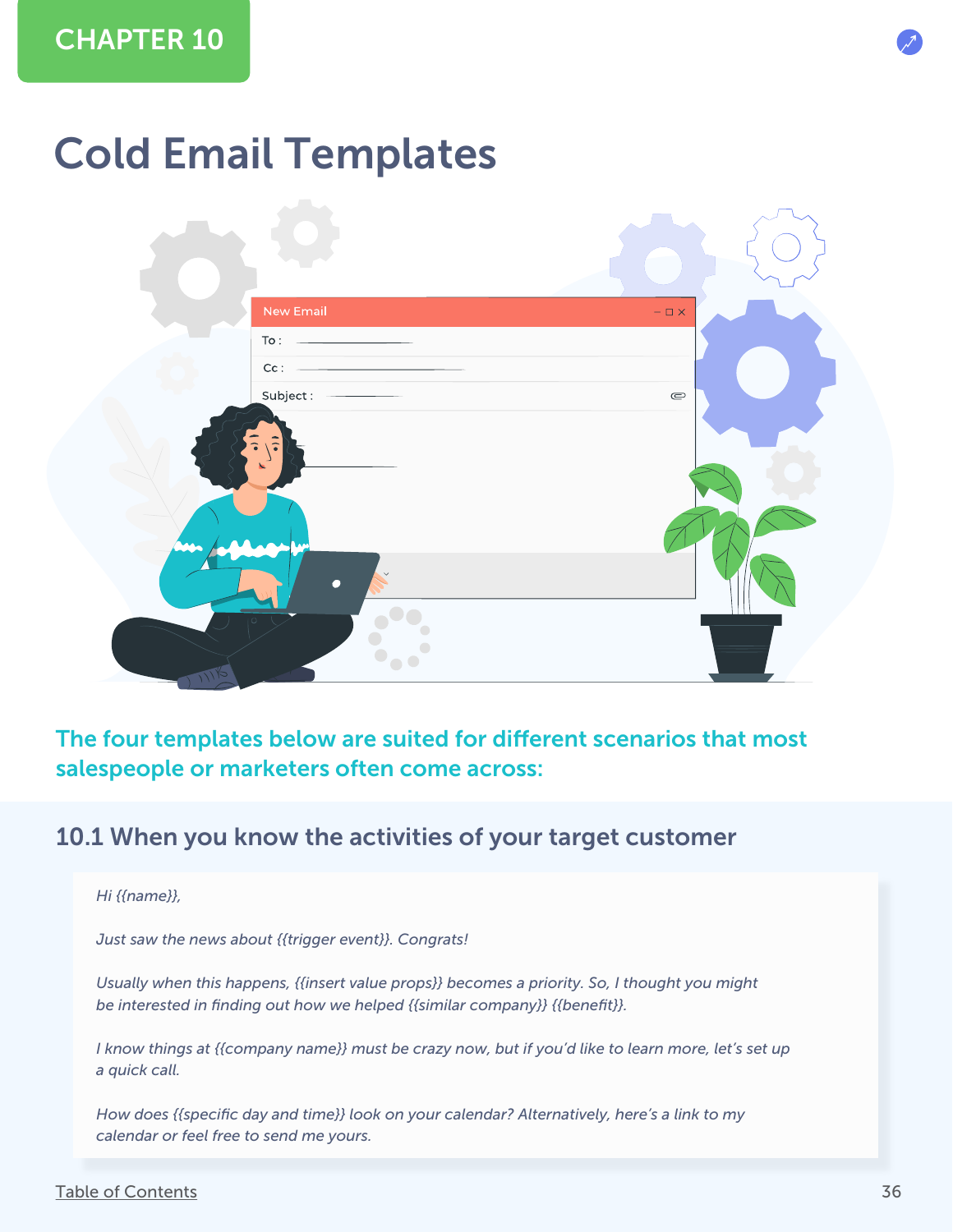This reflects that the email hasn't been shot off randomly but the sender has done his research. It's timely, and it offers a relevant value proposition by including how you have helped similar companies in similar situations.

#### 10.2 When your target customer is already using a product/service like yours

*Hi {{name}},* 

*Just ran across your website and noticed you were using {{Your competitor's product}}. How are you liking it? I run a {{Service}} called {{Your company}}.*

*It's just like {{Your competitor's product}}, only {{Key differentiator}}. If you're up for it, I would love to jump on a quick call with you and get your opinion on how we could make {{Prospect's company}} better (and see if it would make sense for us to work together.)*

*Would {{Date and time}} be a good time for you? (If not, I'm flexible. Just let me know.)*

These kinds of emails best work for startups and smaller businesses. The sender is upfront about their objective. Because they mention what product the receipt already uses, it gives a sense that the sender has done their homework.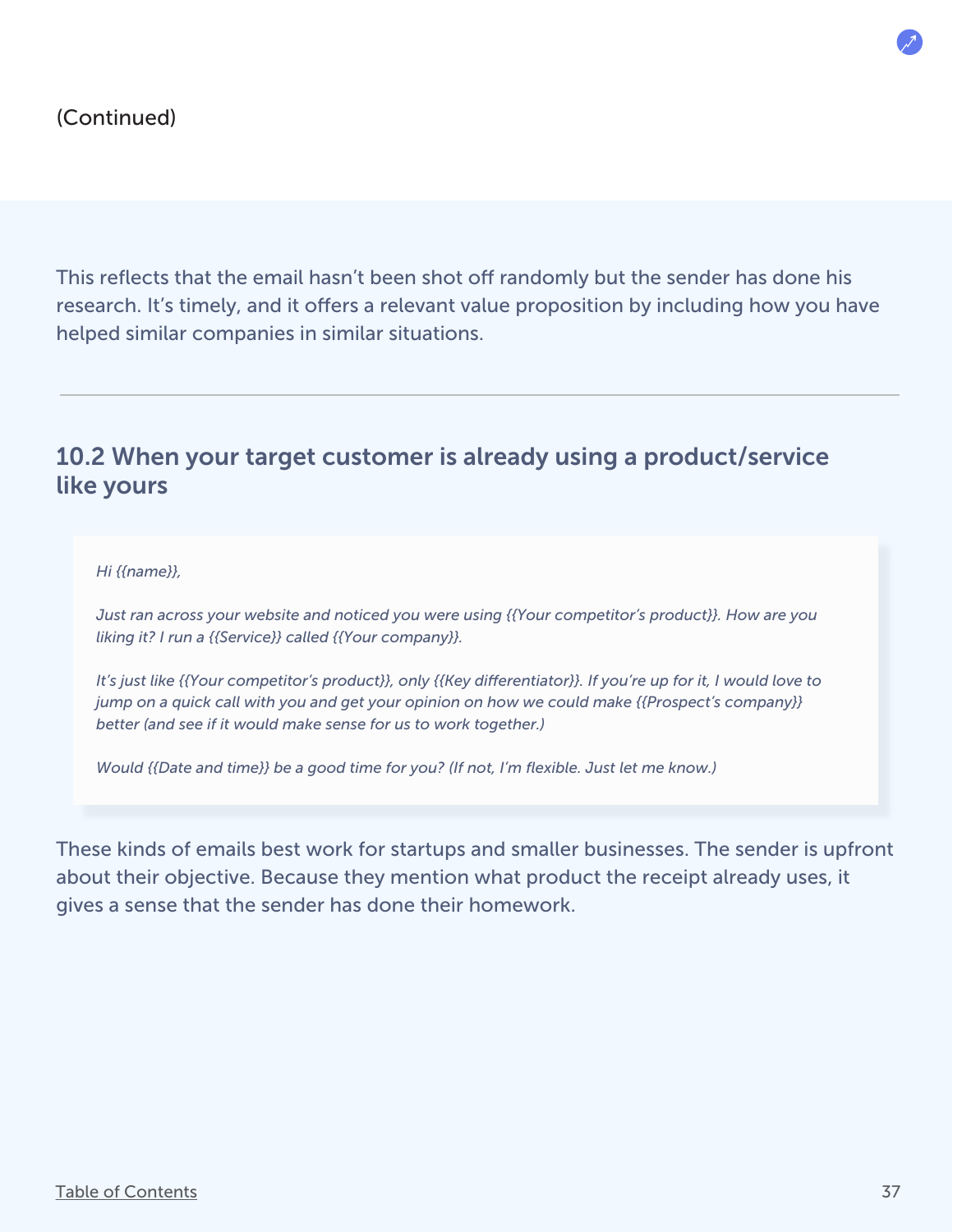### 10.3 When the target customer is engaged with your website/content

#### *Hi {{name}},*

*You recently visited {{website}} and {{took this action.}}*

*If you're interested in {{content topic}} then I can recommend the following additional resources:*

*{{relevant resource 1}} {{relevant resource 2}}*

*Our company also offers {{product/service}} which could help you {{achieve this specific result or statistic}}.*

*Are you free for a call tomorrow at {{give 2 possible times}} to discuss this further?*

This email strikes a fine balance between nurturing and sales push. It lets the recipient know that your company actively monitors and engages with its prospects. Even if they do not agree to a call immediately, they'll look out for you when they are in the market for a similar solution.

![](_page_37_Figure_9.jpeg)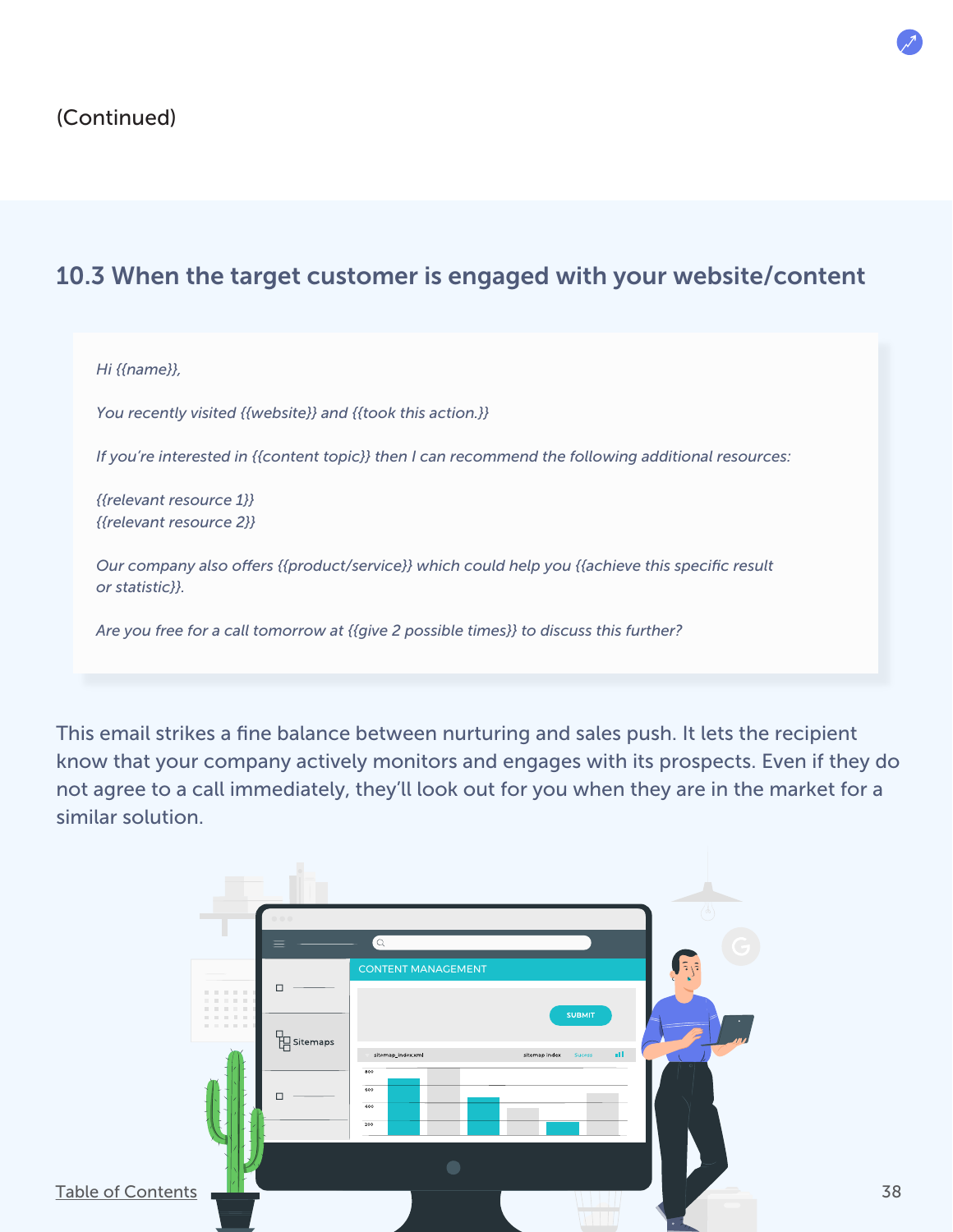#### (Continued)

#### 10.4 When you are simply nurturing

*Hi {{name}},* 

*Your latest article on {{Subject}} got me thinking.*

*I found this article on {{Article title}} that may be beneficial to you and your team.*

*Here's the link to check it out - {{link}}.*

*Hope you find it helpful. Keep up the great work.*

This is an example of a cold email with zero emphasis on CTA. It's mostly used when you are pursuing a large account and engaging multiple POCs with dozens of email sequences. These emails are meant only to let the recipients know about your product and create some good faith by sharing some valuable resources.